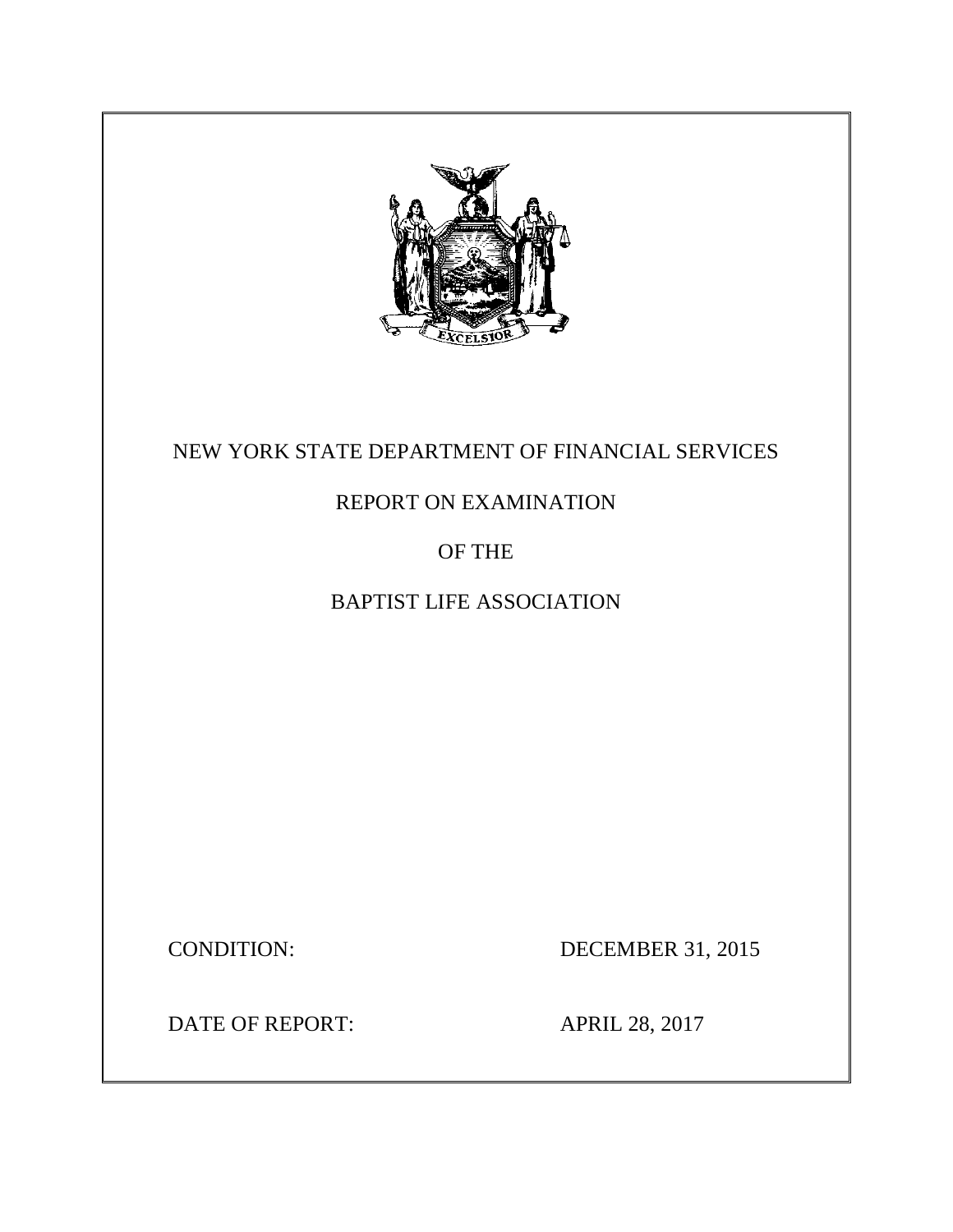### NEW YORK STATE DEPARTMENT OF FINANCIAL SERVICES

## REPORT ON EXAMINATION

### OF THE

### BAPTIST LIFE ASSOCIATION

### AS OF

### DECEMBER 31, 2015

DATE OF REPORT:  $\overline{APRIL}$  28, 2017

**EXAMINER:** 

FLORA EGBUCHULAM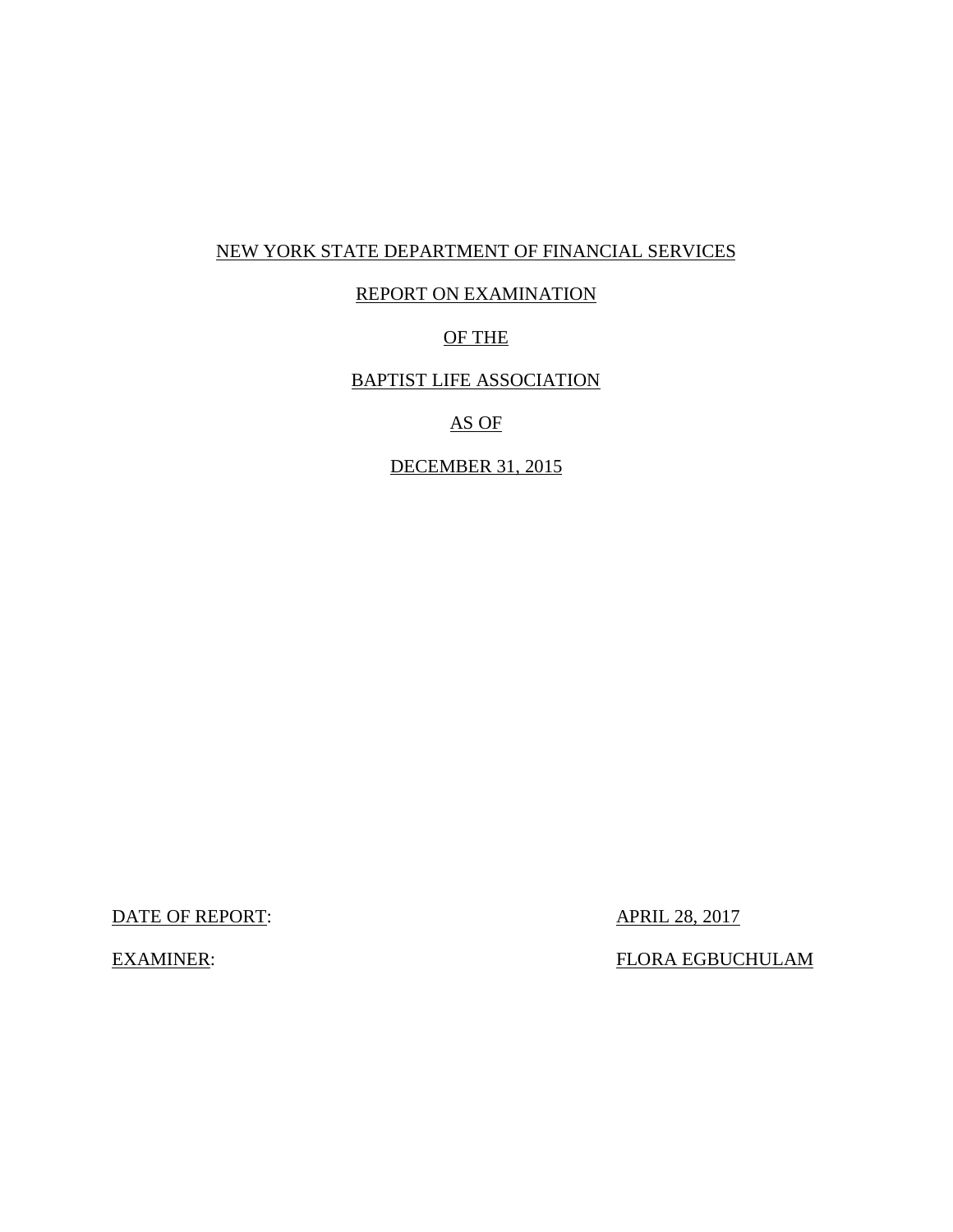### TABLE OF CONTENTS

| ITEM |                                        | PAGE NO.       |
|------|----------------------------------------|----------------|
| 1.   | Executive summary                      | $\overline{2}$ |
| 2.   | Scope of examination                   | 3              |
| 3.   | Description of Association             | 5              |
|      | A. History                             | 5              |
|      | <b>B.</b> Subsidiaries                 | 5              |
|      | C. Service agreements                  | 5              |
|      | D. Management                          | 5              |
| 4.   | Territory and plan of operations       | 8              |
|      | A. Statutory and special deposits      | 8              |
|      | <b>B.</b> Direct operations            | 9              |
|      | C. Reinsurance                         | 9              |
| 5.   | Significant operating results          | 10             |
| 6.   | <b>Financial statements</b>            | 12             |
|      | A. Independent accountants             | 12             |
|      | <b>B.</b> Net admitted assets          | 12             |
|      | C. Liabilities surplus and other funds | 13             |
|      | D. Condensed summary of operations     | 14             |
|      | E. Surplus account                     | 15             |
|      | F. Reserves                            | 15             |
| 7.   | Market conduct activities              | 16             |
|      | A. Advertising and sales activities    | 16             |
|      | B. Underwriting and policy forms       | 16             |
|      | C. Treatment of policyholders          | 17             |
| 8.   | Prior report summary and conclusions   | 19             |
| 9.   | Summary and conclusions                | 21             |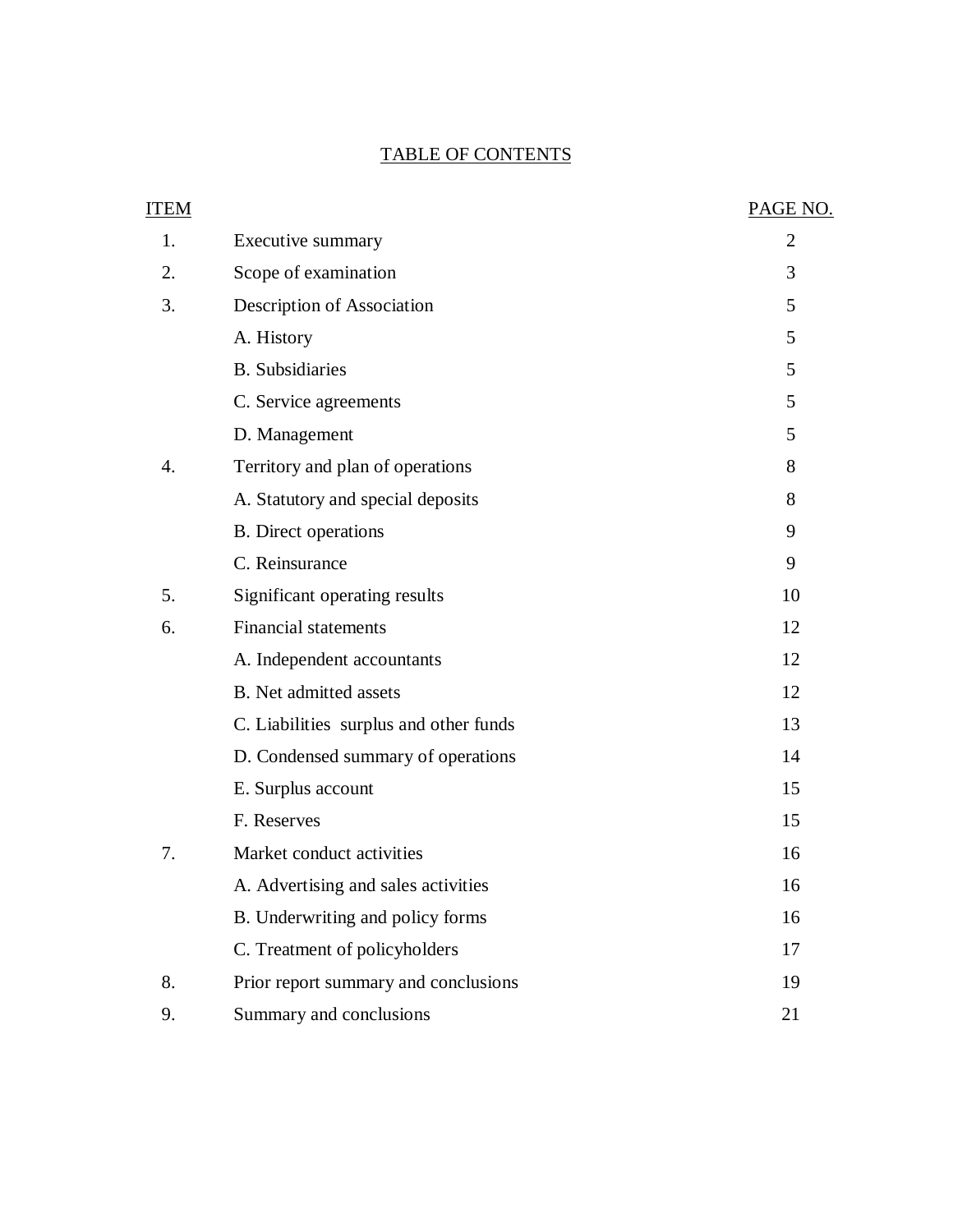

# NEW YORK STATE DEPARTMENT<sub>of</sub> **FINANCIAL SERVICES**

Andrew M. Cuomo Maria T. Vullo Governor Superintendent

May 23, 2017

 Honorable Maria T. Vullo Superintendent of Financial Services New York, New York 10004

Madam:

 2016 and annexed hereto, an examination has been made into the condition and affairs of Baptist Life Association hereinafter referred to as "the Association," at the Department's home office located at One State Street, New York, NY 10004. In accordance with instructions contained in Appointment No. 31551, dated December 5,

 Wherever "Department" appears in this report, it refers to the New York State Department of Financial Services.

The report indicating the results of this examination is respectfully submitted.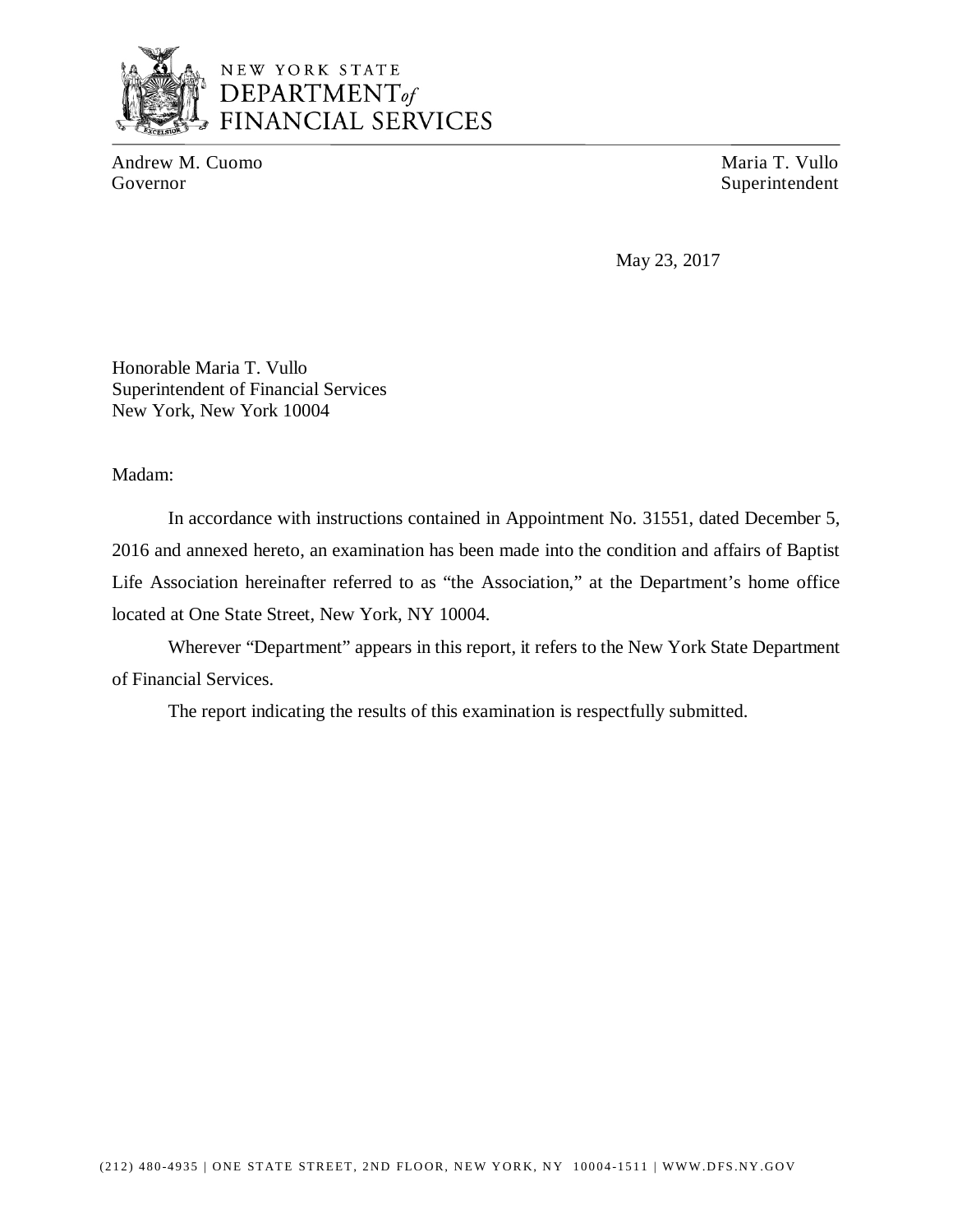### 1. EXECUTIVE SUMMARY

 The material violations and recommendation contained in this report are summarized below:

- The Association violated Section 3201(b)(1) of the New York Insurance Law when it issued certificate form T‐048‐0599 with certificate data pages T‐048‐0105 10YR, T-048- 0105 15YR and T-048-0105 20YR, but failed to submit the three certificate data pages to the superintendent for approval. (See item 7B of this report)
- The Association violated Section 3211(b)(2) of the New York Insurance Law by utilizing a premium notice that failed to state that unless such payment is made on or before the date when due or within the specified grace period thereafter, the policy shall terminate or lapse except as to the right to any cash surrender value or nonforfeiture benefit. (See item 7C of this report)
- The examiner recommends that the Association continue to update its assumptions and methodology as agreed upon with the Department in order to be fully compliant with Regulation 126. (See item 6F of this report)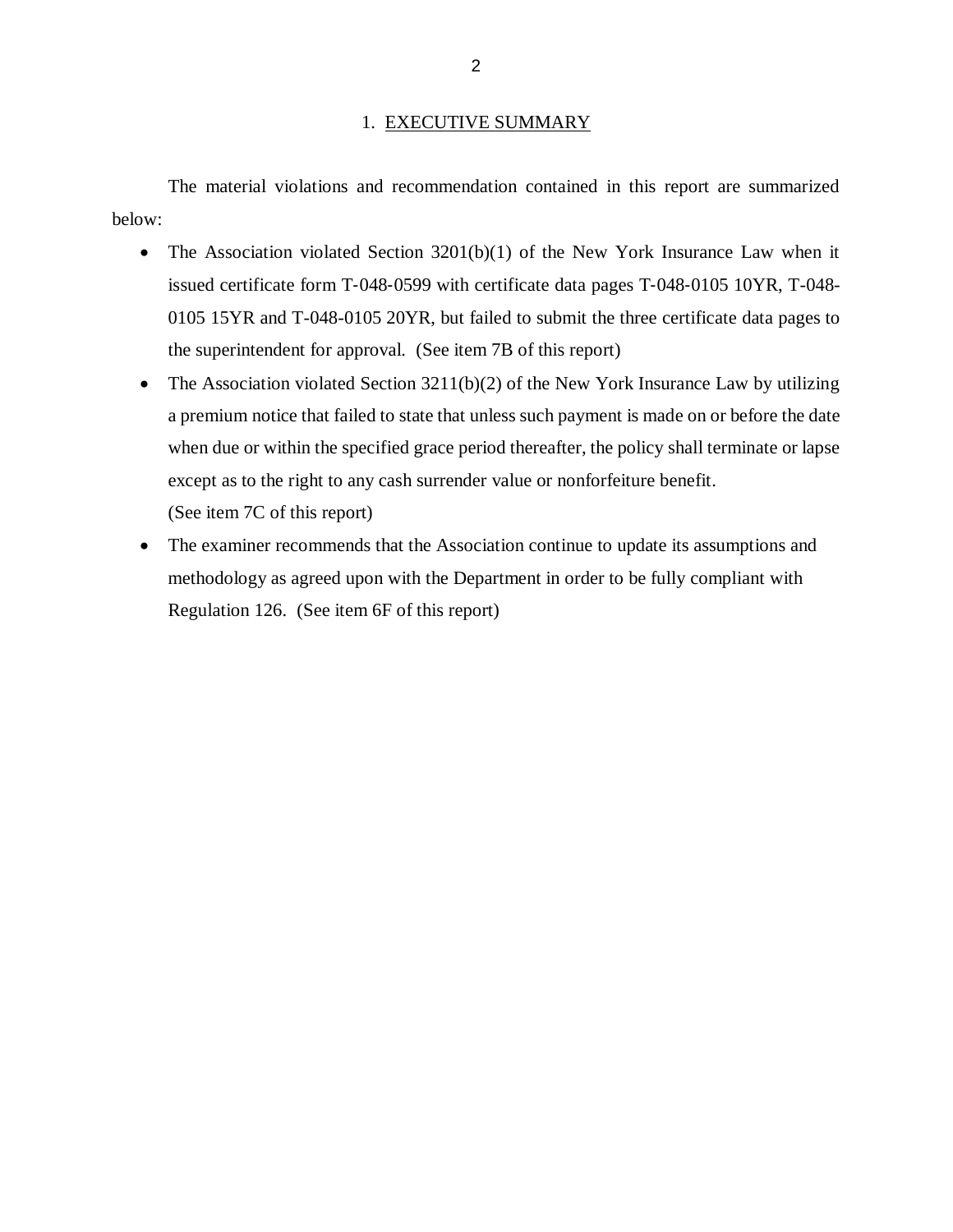### 2. SCOPE OF EXAMINATION

 *Financial Condition Examiners Handbook, 2016 Edition* (the "Handbook")*.* The examination covers the three-year period from January 1, 2013 through December 31, 2015. The examination was conducted observing the guidelines and procedures in the Handbook and, where deemed appropriate by the examiner, transactions occurring subsequent to December 31, 2015 but prior to the date of this report (i.e., the completion date of the examination) were also reviewed. The examination of the Association was a full scope examination as defined in the *NAIC* 

 Association conducts its business and fulfills its contractual obligations to policyholders and claimants. The results of this review are contained in item 7 of this report. In the course of the examination, a review was also made of the manner in which the

 of the Handbook published by the National Association of Insurance Commissioners ("NAIC"). The Handbook guidance provides for the establishment of an examination plan based on the examiner's assessment of risk in the fraternal's operations and utilizing that evaluation in formulating the nature and extent of the examination. The examiner planned and performed the examination to evaluate the current financial condition as well as identify prospective risks that may threaten the future solvency of the fraternal. The examiner identified key processes, assessed the risks within those processes and evaluated the internal control systems and procedures used to mitigate those risks. The examination also included assessing the principles used and significant estimates made by management, evaluating the overall financial statement presentation, and determining management's compliance with New York statutes and Department guidelines, Statutory Accounting Principles as adopted by the Department, and annual statement instructions. The examination was conducted on a risk focused basis in accordance with the provisions

 Information about the Association's organizational structure, business approach and control environment were utilized to develop the examination approach. The Association's risks and management activities were evaluated incorporating the NAIC's nine branded risk categories. These categories are as follows:

- Pricing/Underwriting
- Reserving
- Operational
- Strategic
- Credit
- Market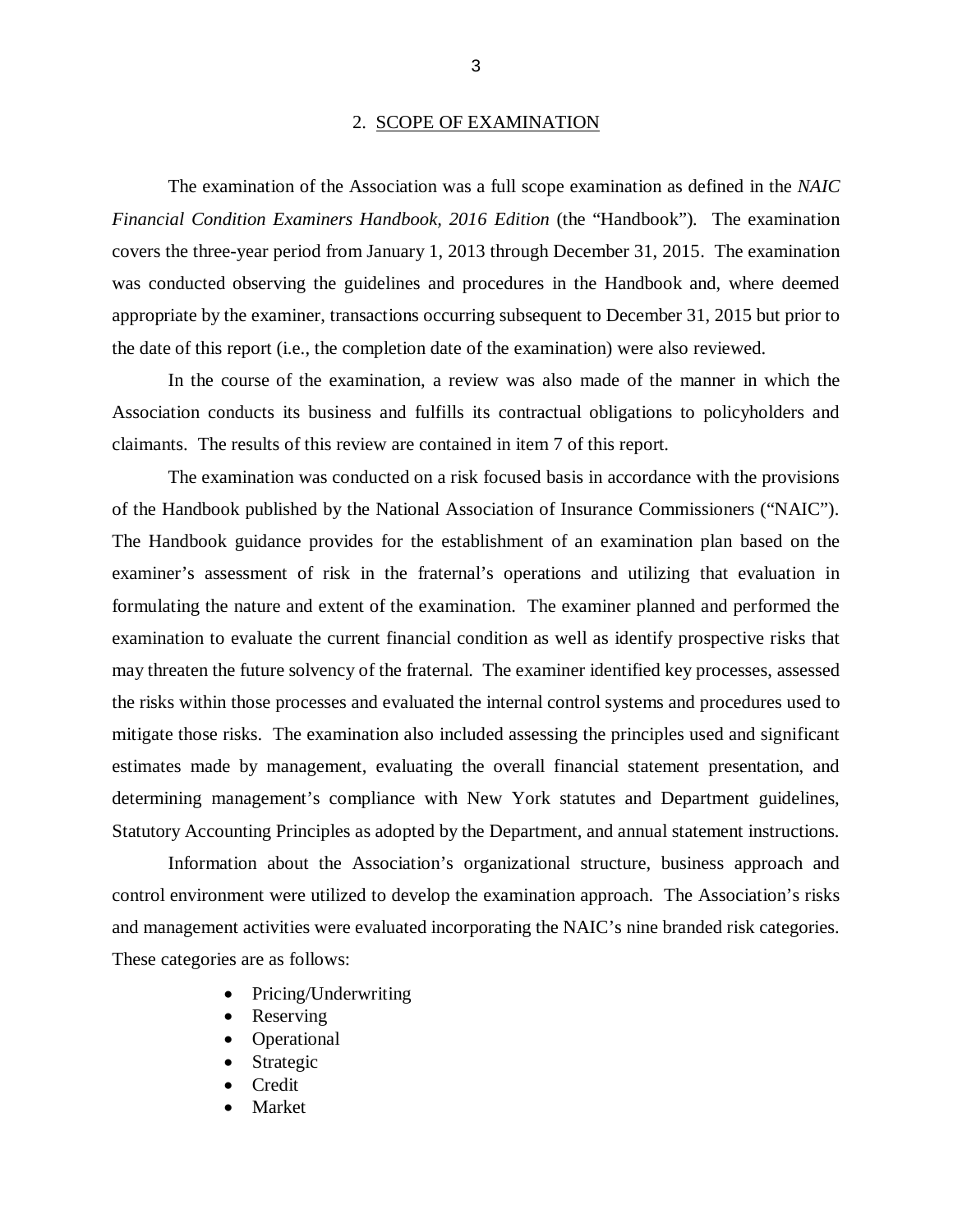- Liquidity
- Legal
- Reputational

 The Association was audited annually, for the years 2013 through 2015, by the accounting firm of Amato, Fox and Company, PC. The Association received an unqualified opinion in all years. Certain audit workpapers of the accounting firm were reviewed and relied upon in conjunction with this examination.

 violations, recommendations and comments contained in the prior report on examination. The results of the examiner's review are contained in item 8 of this report. The examiner reviewed the corrective actions taken by the Association with respect to the

 matters which involve departure from laws, regulations or rules, or which require explanation or This report on examination is confined to financial statements and comments on those description.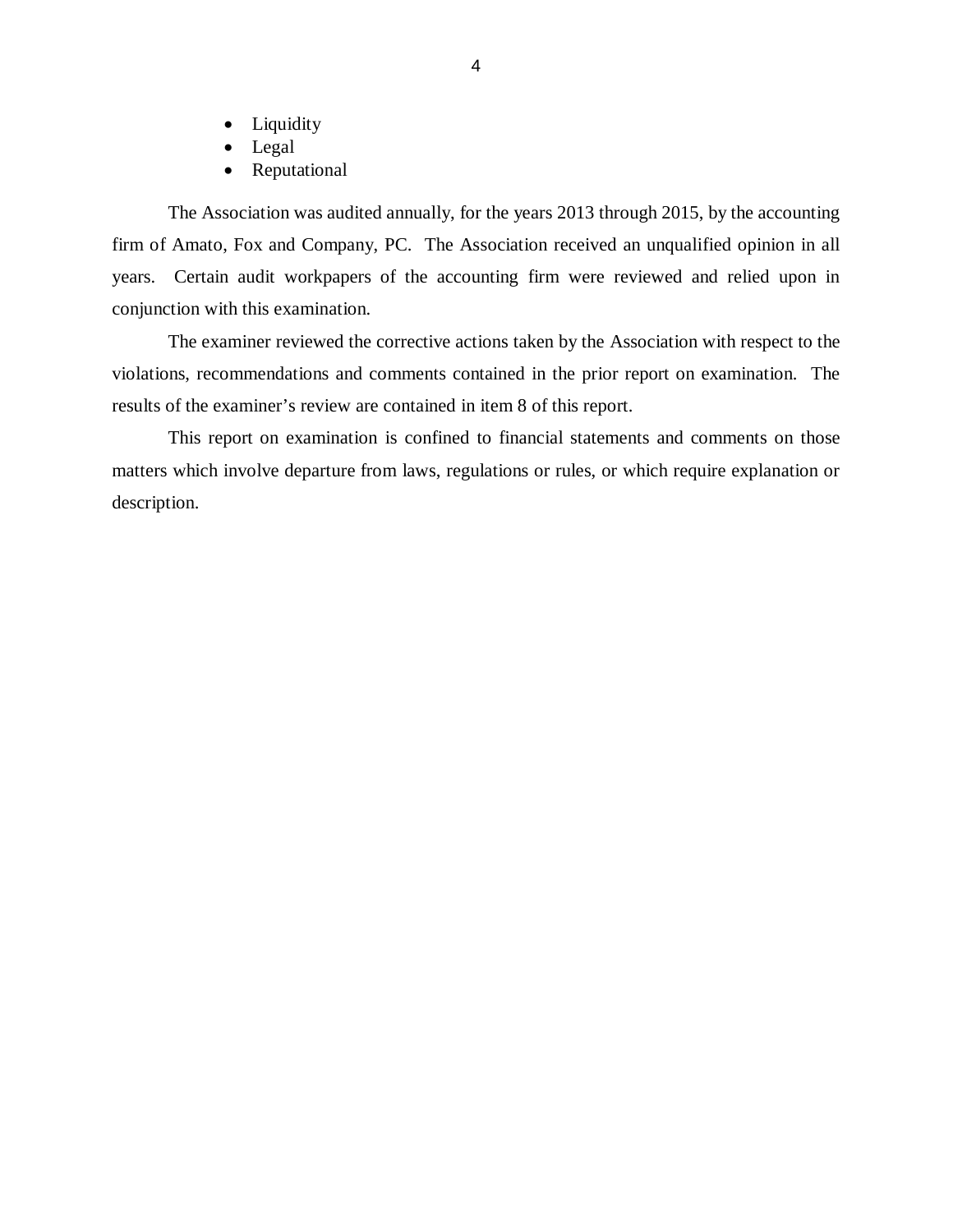### 3. DESCRIPTION OF ASSOCIATION

### <span id="page-7-0"></span>A. History

 the name Mutual Benefit Association of the German Baptists of North America. The Association received its final certificate of authority to transact business as a fraternal benefit association on August 22, 1899. The name was changed to German Baptist Life Association in 1911, and to its present name, Baptist Life Association in 1934. The Association was incorporated under the laws of New York on June 21, 1899, under

### B. Subsidiaries

 Financial, Inc. ("KQF"), a life insurance agency licensed by the state of New York. The Association owns 100% of the common stock, a total of 200 shares. The Association formed a wholly-owned subsidiary on January 4, 2008, Kingdom Quest

### C. Service Agreements

period. period.<br>D. <u>Management</u> The Association did not have any service agreements with affiliates during the examination

 authority. It meets every four years. The Quadrennial Convention consists of elected delegates and directors of the Association. Each local branch is entitled to elect one delegate. The board of directors ('board") is elected by a plurality of delegates at the Quadrennial Convention. The board may fill any vacancies occurring between regular meetings of the Quadrennial Convention for the unexpired term. The Quadrennial Convention is the supreme governing body that has exclusive legislative

 unexpired term. Special conventions may be called by the Chairman of the Board, the President of the Association, or by a majority of the board.

 the number of directors from 12 to at least nine members. The directors are elected at the regular meeting of the Supreme Governing Body. As of December 31, 2015, the board of directors consisted of nine members. Meetings of the board are held at least twice a year. On August 15, 2008 the Association amended Article IV, Section 1 of its by-laws reducing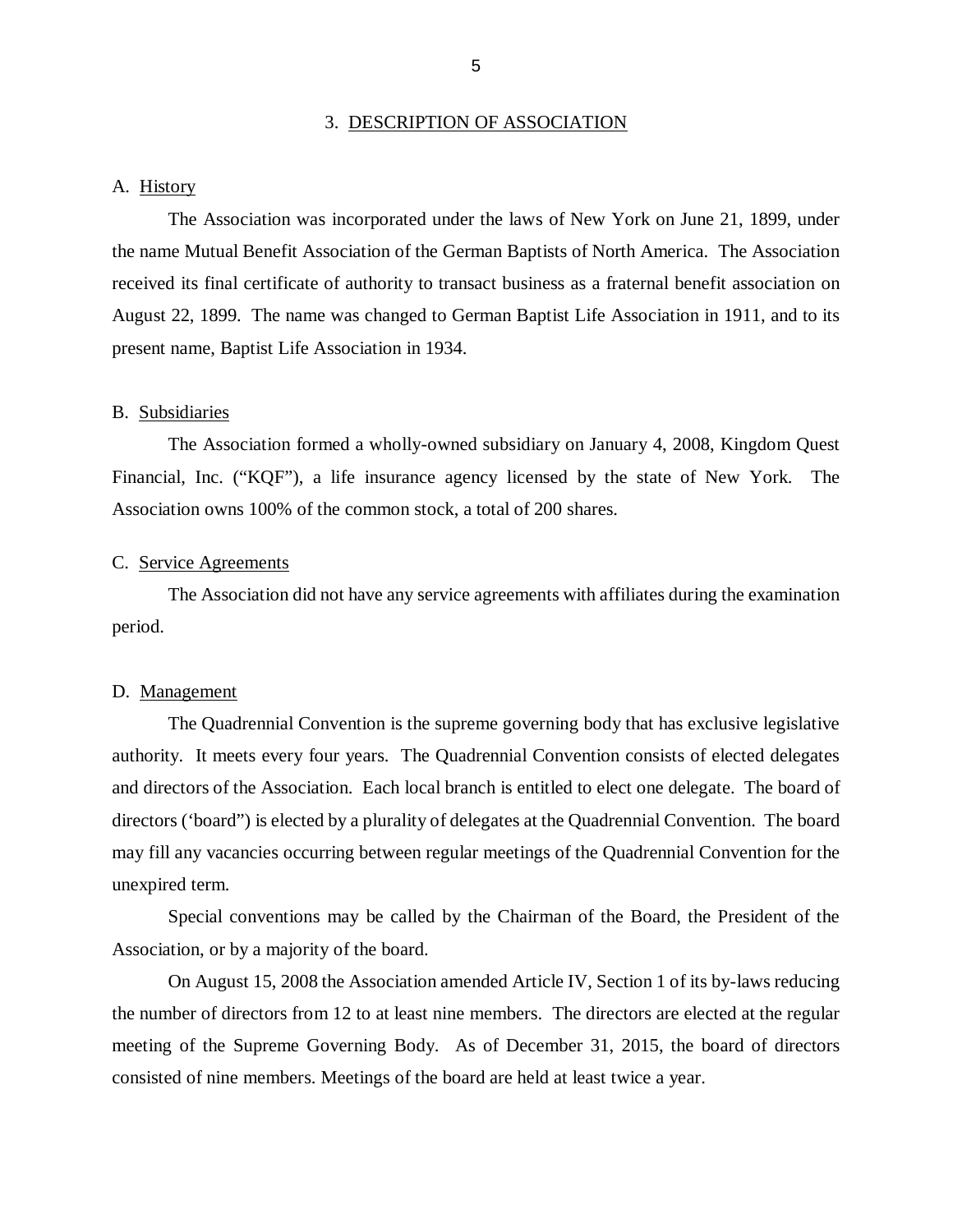The nine board members and their principal business affiliation, as of December 31, 2015, were as follows:

| Name and Residence                     | <b>Principal Business Affiliation</b>                                 | Year First<br>Elected |
|----------------------------------------|-----------------------------------------------------------------------|-----------------------|
| Kelly J. Bullis*<br>Carson City, NV    | Owner<br>Bullis and Co. CPAs LLC                                      | 2012                  |
| Deborah R. Hart *<br>Oakland, FL       | <b>Vice President Investor Relations</b><br>The Timothy Plan          | 2008                  |
| Judith A. Hatfield*<br>Fort Myers, FL  | <b>Adoption Specialist</b><br>Florida Baptist Children's Homes        | 2015                  |
| John D. Hunter*<br>East Amherst, NY    | Retired<br>Praxair, Inc                                               | 2004                  |
| Jesse J. Jerge*<br>Tonawanda, NY       | <b>Loan Operations Manager</b><br><b>Alden State Bank</b>             | 2012                  |
| Ralph G. Mooney*<br>New Castle, PA     | Partner<br>Lifting Up Life, LP                                        | 1992                  |
| Richard H. Murphy*<br>East Amherst, NY | Attorney<br>Sheffer, Murphy and White                                 | 1984                  |
| Donald D. Troyer*<br>Williamsville, NY | Owner<br>Print King                                                   | 2012                  |
| Steven J. Woodard*<br>Lancaster, NY    | Vice President and Chief Financial Officer<br><b>Alden State Bank</b> | 1998                  |

\* Not affiliated with the Association or its only affiliate, Kingdom Quest Financial, Inc. ("KQF")

 committees indicated that meetings were well attended and that each director attended a majority of meetings. The examiner's review of the minutes of the meetings of the board of directors and its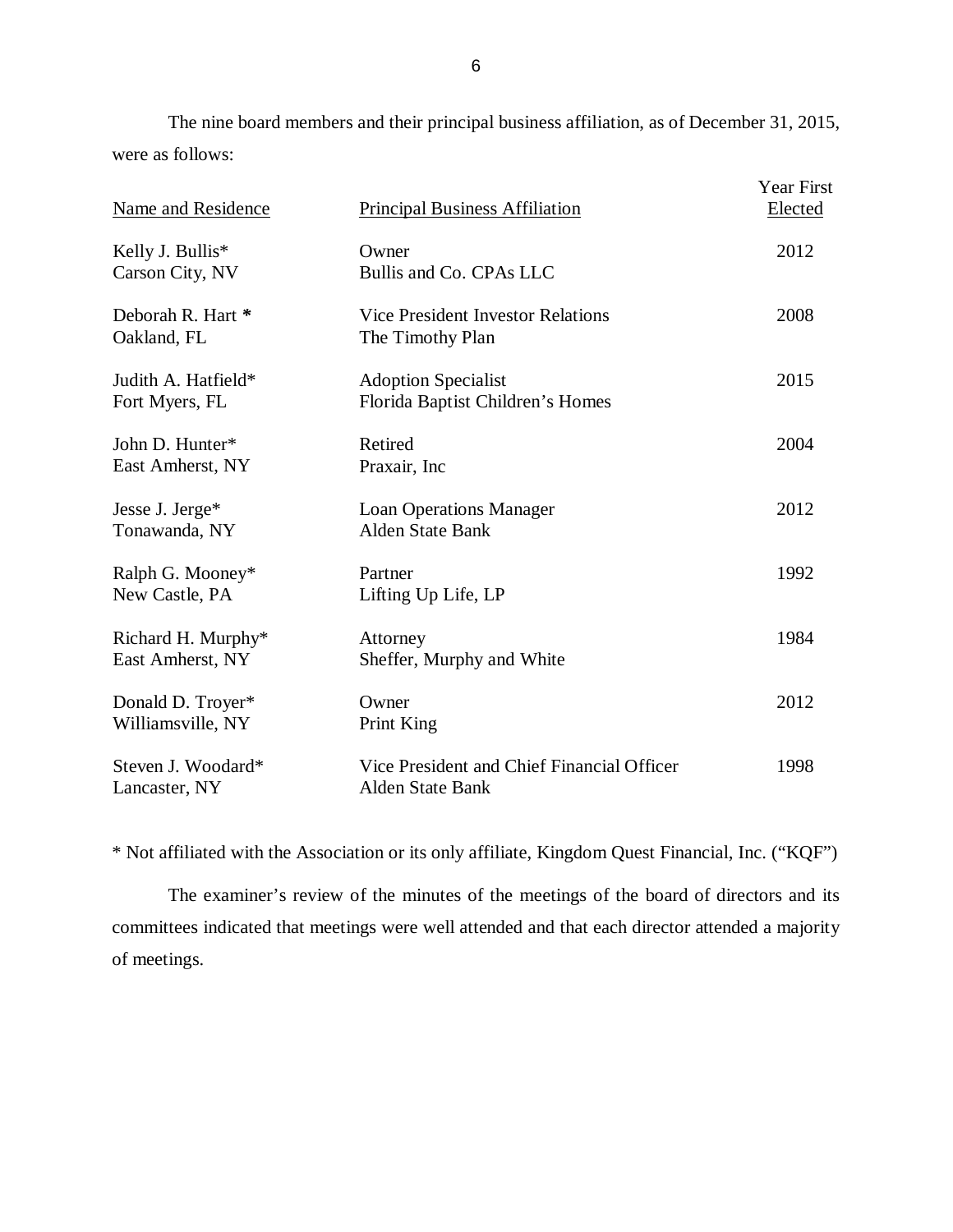The following is a listing of the principal officers of the Association as of December 31, 2015:

Name Title

 Jeffery A. Armstrong John Q. Curtin Jr. \*

President Secretary and Treasurer

 \* Designated consumer services officer per Insurance Regulation No. 64, 11 NYCRR Section 216.4(c)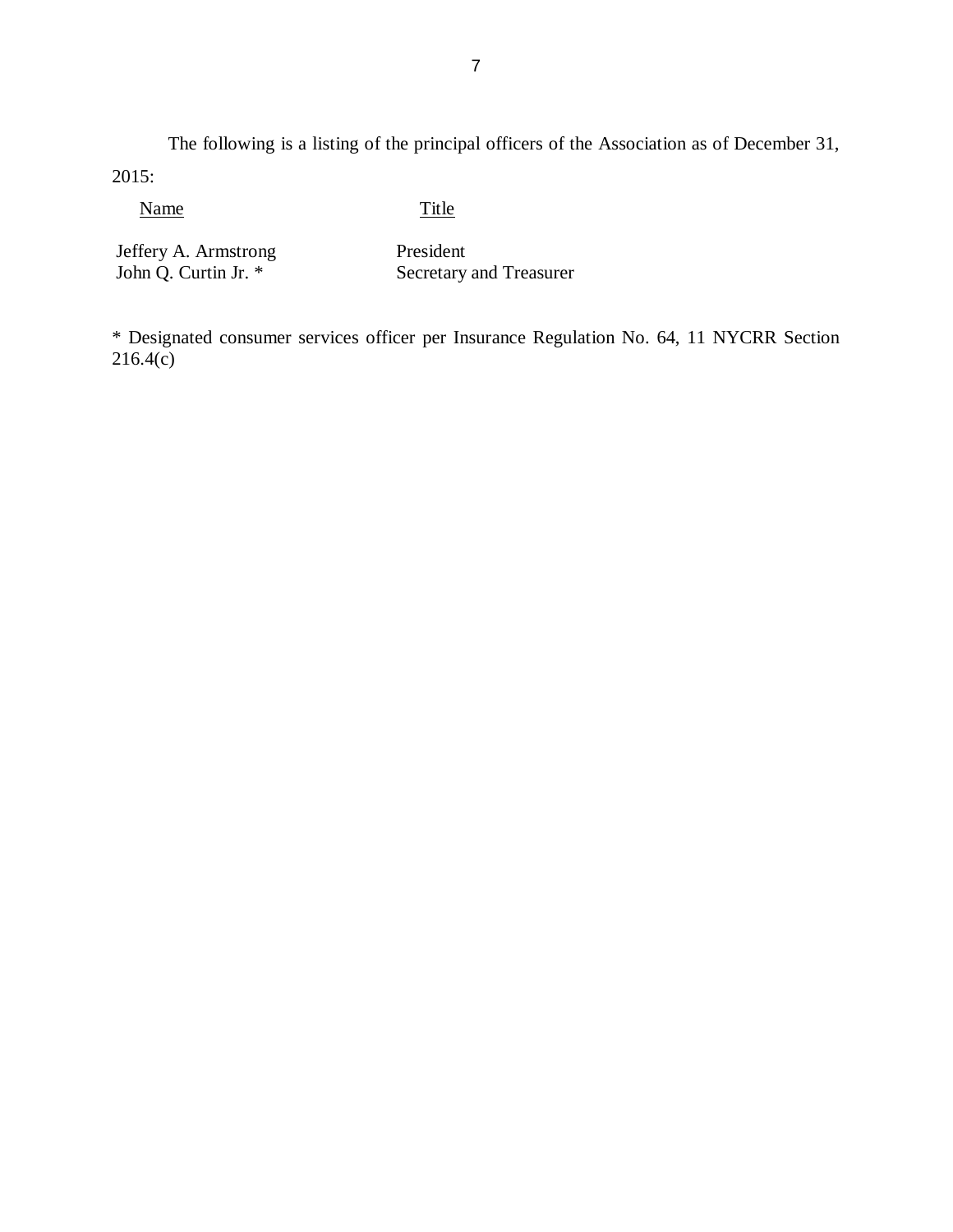insurance as defined in paragraphs 1, 2 and 3 of Section 1113(a) of the New York Insurance Law. The Association is authorized to write life insurance, annuities and accident and health

 seventy-four percent (74%) of total life premiums, accident and health premiums and annuity considerations were received from New York (28.27%)*,* Texas (12.24%)*,* Pennsylvania (10.75%), North Carolina (8.24%), Michigan (8.07%), and Ohio (6.66%). The Association is licensed to transact business in 25 states. In 2015, approximately

 The following tables show the percentage of direct premiums received, by state, and by major lines of business for the year 2015:

| Life Insurance Premiums |        | <b>Annuity Considerations</b> |         |
|-------------------------|--------|-------------------------------|---------|
| New York                | 26.50% | New York                      | 33.29%  |
| Texas                   | 13.06  | Pennsylvania                  | 16.77   |
| North Carolina          | 11.12  | Ohio                          | 13.42   |
| Pennsylvania            | 8.59   | Texas                         | 9.96    |
| Michigan                | 8.83   | Michigan                      | 5.98    |
| Subtotal                | 68.10% | Sub total                     | 79.41%  |
| All others              | 31.90  | All others                    | 20.59   |
| Total                   | 00.00% | Total                         | 100.00% |

### A. Statutory and Special Deposits

 deposits from Article 45 entities. As of December 31, 2015, the Association had no deposits with the State of New York. As per confirmations received, deposits, which were reported in Schedule E of the 2015 filed annual statement, were held by the states of North Carolina and South Carolina in the amounts of \$30,000 and \$10,000 respectively. The State of New York, the Association's domiciliary state, does not require special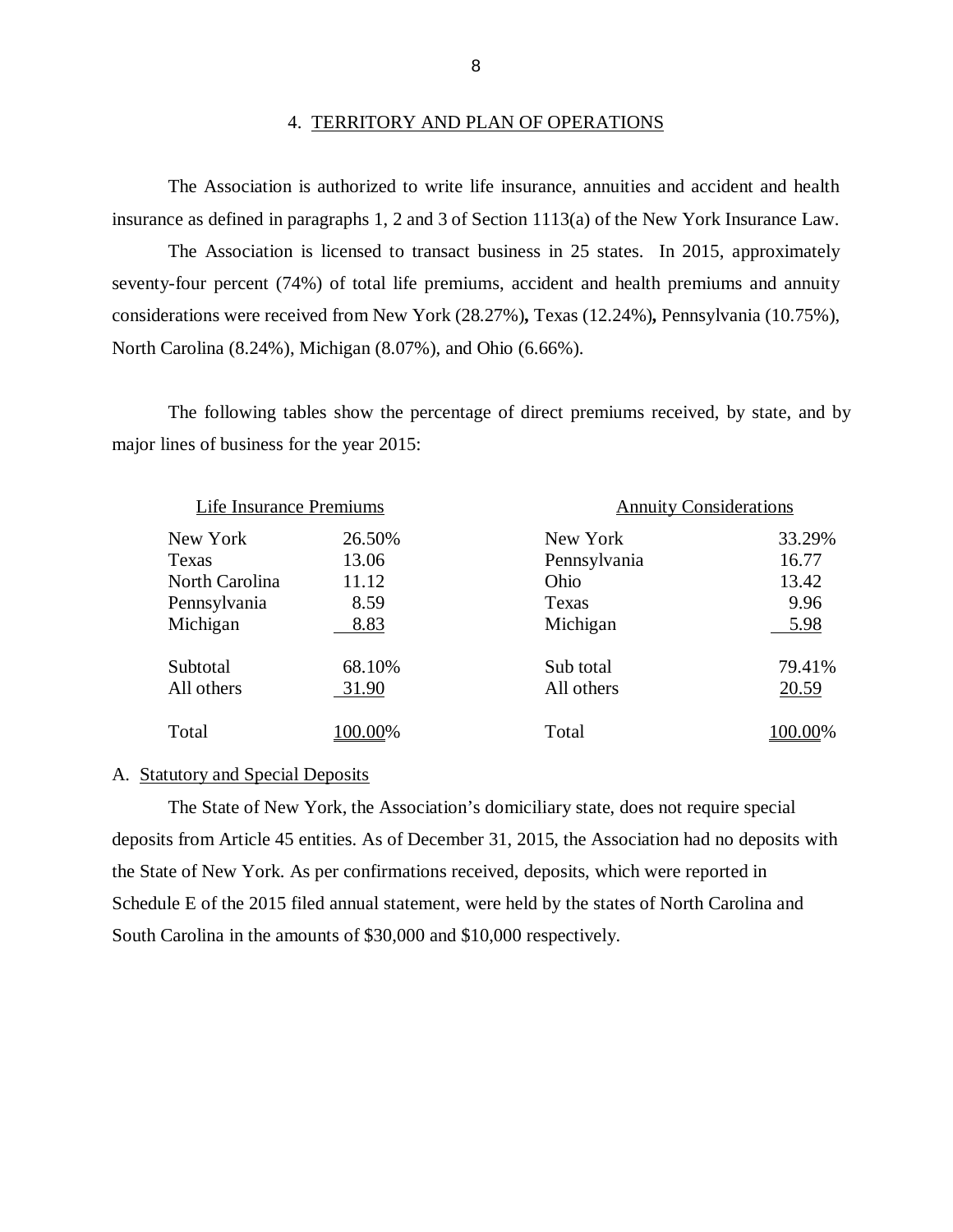### <span id="page-11-0"></span>B. Direct Operations

 The Association's insurance products include; whole life, single premium whole life, interest sensitive single premium universal life, term life, term for children and flexible premium fixed annuities. On September 1, 2010 the Association suspended underwriting new business. Therefore, there were no changes in its product portfolio during this examination period. The Association indicated that it will notify the Department before re-establishing sales activities.

 did not engage in any new business activities during the examination period. All appointed agents of the Association are independent. The Association's agency operations are conducted on a general agency basis, however, it

### C. Reinsurance

 companies, of which two were authorized or accredited. The Association's life and accident and health business are reinsured on a coinsurance, and yearly renewable term basis. Reinsurance is provided on an automatic and facultative basis. As of December 31, 2015, the Association had reinsurance treaties in effect with three

 amount of life insurance ceded as of December 31, 2015, was \$66,891,132, which represents 43.6% of the total face amount of life insurance in force. The maximum retention limit for individual life contracts is \$50,000. The total face

 Reserve credit taken for reinsurance ceded to unauthorized companies, totaling \$123,961, was supported by letters of credit of \$125,000. The Association recorded a negligible reinsurance premium of \$1,157 for Accident and Health ceded to an authorized reinsurer at December 31, 2015.

During the period under review, the Association did not assume any reinsurance business.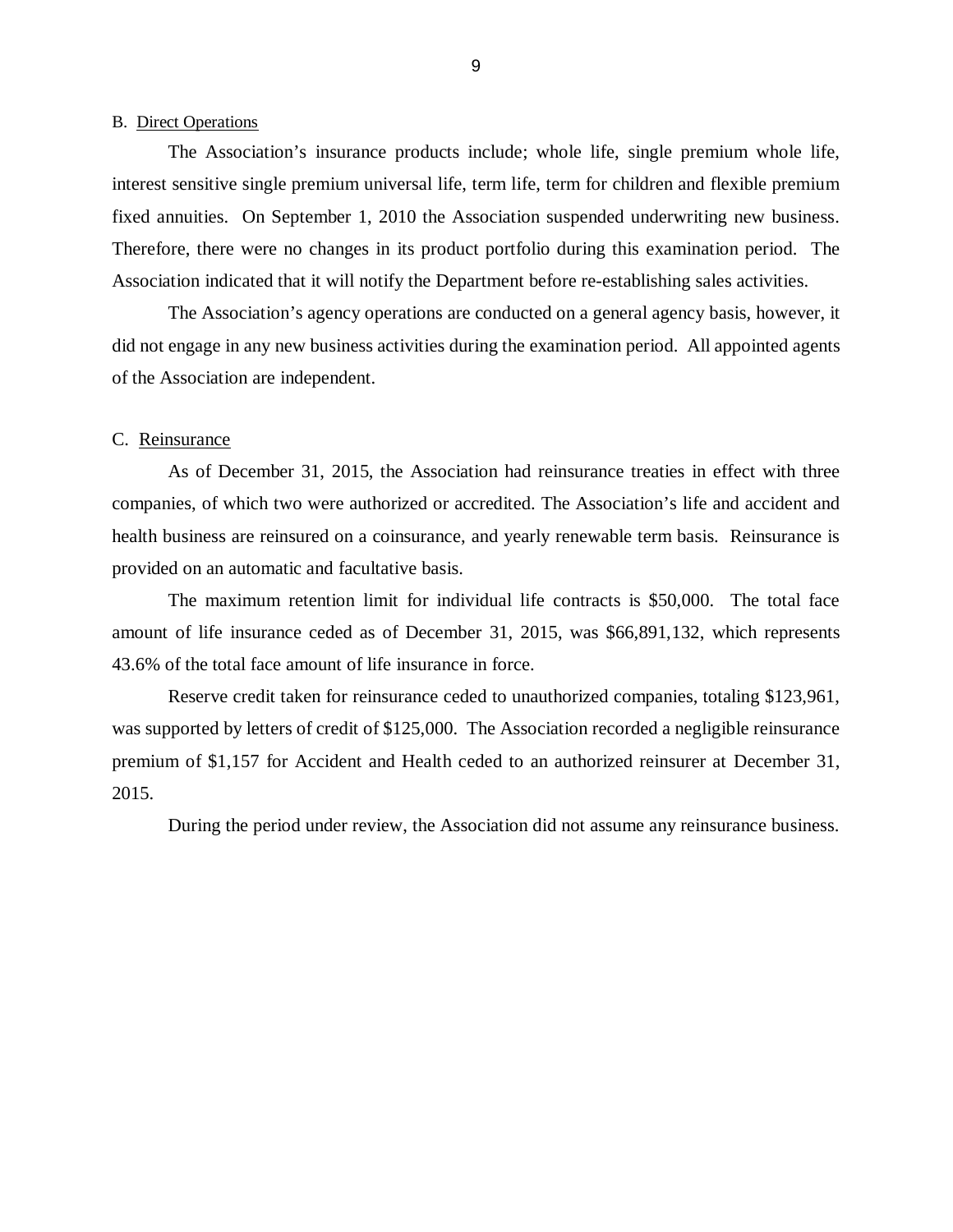### 5. SIGNIFICANT OPERATING RESULTS

 Indicated below is significant information concerning the operations of the Association during the period under examination as extracted from its filed annual statements. Failure of items to add to the totals shown in any table in this report is due to rounding.

 under review: The following table indicates the Association's financial growth (decline) during the period

|                                                                         | December 31,<br>2012    | December 31.<br>2015      | Increase<br>(Decrease)    |
|-------------------------------------------------------------------------|-------------------------|---------------------------|---------------------------|
| Admitted assets                                                         | \$31,324,780            | \$30,704,206              | (620, 574)<br>\$          |
| Liabilities                                                             | \$30,528,440            | \$29,462,172              | \$(1,066,268)             |
| Contingent reserve for orphan<br>benefits<br>Unassigned funds (surplus) | \$<br>20,000<br>776,340 | \$<br>20,000<br>1,222,034 | \$<br>$\Omega$<br>445,694 |
| Total capital and surplus                                               | 796,340                 | \$1,242,034               | 445,694                   |
| Total liabilities, capital and surplus                                  | \$31 <u>,324,780</u>    | \$30,704,206              | (620,574)                 |

 bonds (96.03%). The Association's invested assets as of December 31, 2015, were mainly comprised of

 comprised of investment grade obligations. The majority (99.1%) of the Association's bond portfolio, as of December 31, 2015, was

 equivalents, caused by the Association's continued reliance on investment income and other liquid assets for normal operating expenses since no new money or premium receivable is being generated from new business. Also, the Association recorded a receivable from a subsidiary in the December 31, 2012 filed annual statement, but the receivable was not admitted in this reporting period. The decrease in admitted assets was primarily due to a decrease in cash and cash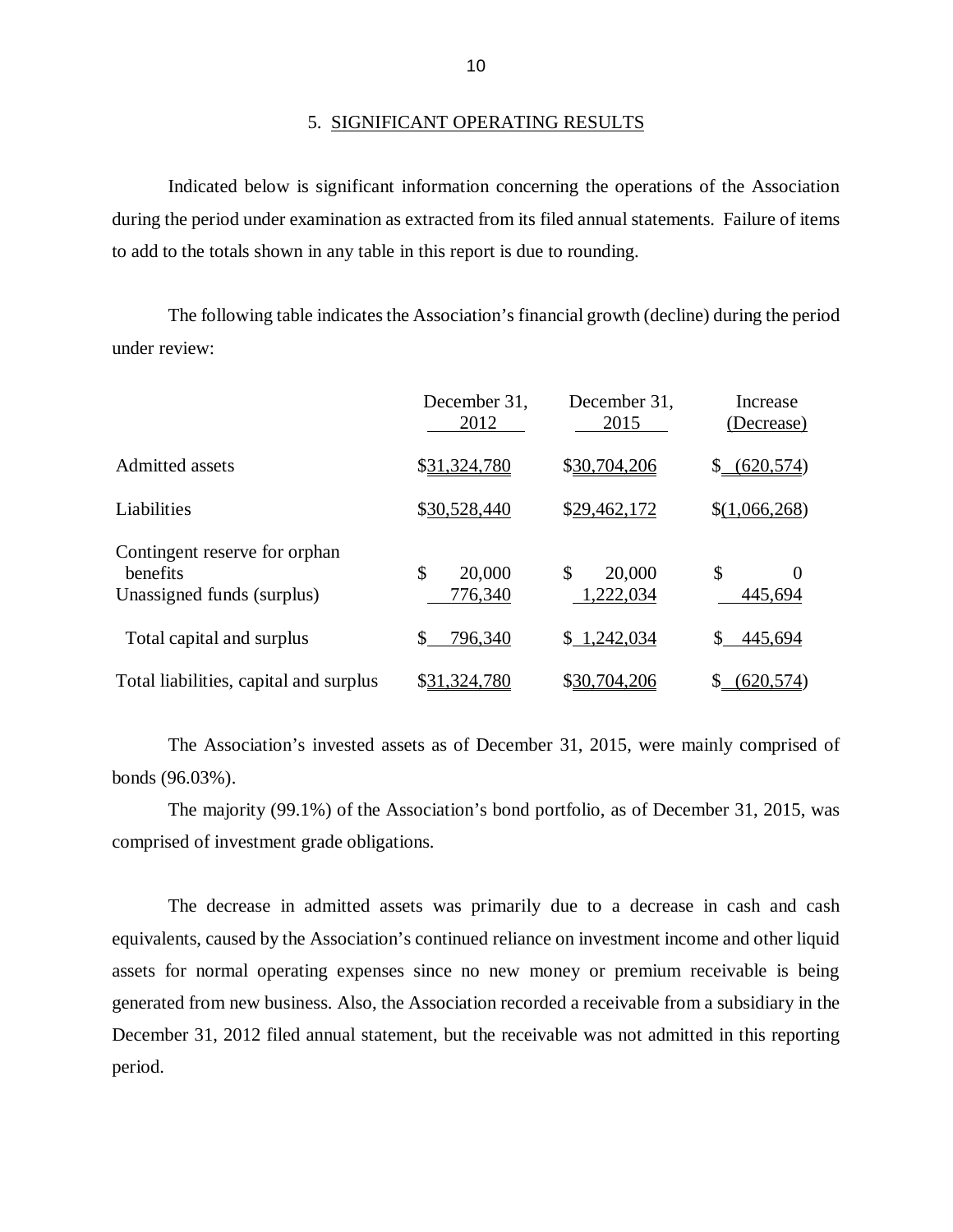continues to pay death claims and books no additional reserves normally associated with new underwritings. The decrease in liabilities is primarily due to low level contract reserves, as the Association

 members, but before realized capital gains (losses) reported for each of the years under examination in the Association's filed annual statements: The following is the net gain (loss) from operations by line of business after refunds to

|                           | 2013                   | 2014        | 2015                   |
|---------------------------|------------------------|-------------|------------------------|
| Ordinary:                 |                        |             |                        |
| Life insurance            | $\mathbb{S}$<br>71,185 | \$160,717   | $\mathbb{S}$<br>53,351 |
| Individual annuities      | 168,558                | 177,101     | 159,637                |
| Supplementary contracts   | 36,098                 | (8,635)     | 37,953                 |
| Total ordinary            | \$275,841              | \$329,183   | \$250,941              |
| Accident and health:      |                        |             |                        |
| Other                     | \$<br>(340)            | \$<br>127   | \$<br>(395)            |
| Total accident and health | \$<br>(340)            | \$<br>127   | (395)<br>\$            |
| Fraternal                 | \$(127,056)            | \$(133,553) | \$(136,075)            |
| Total                     | \$148,445              | \$195,757   | \$114,471              |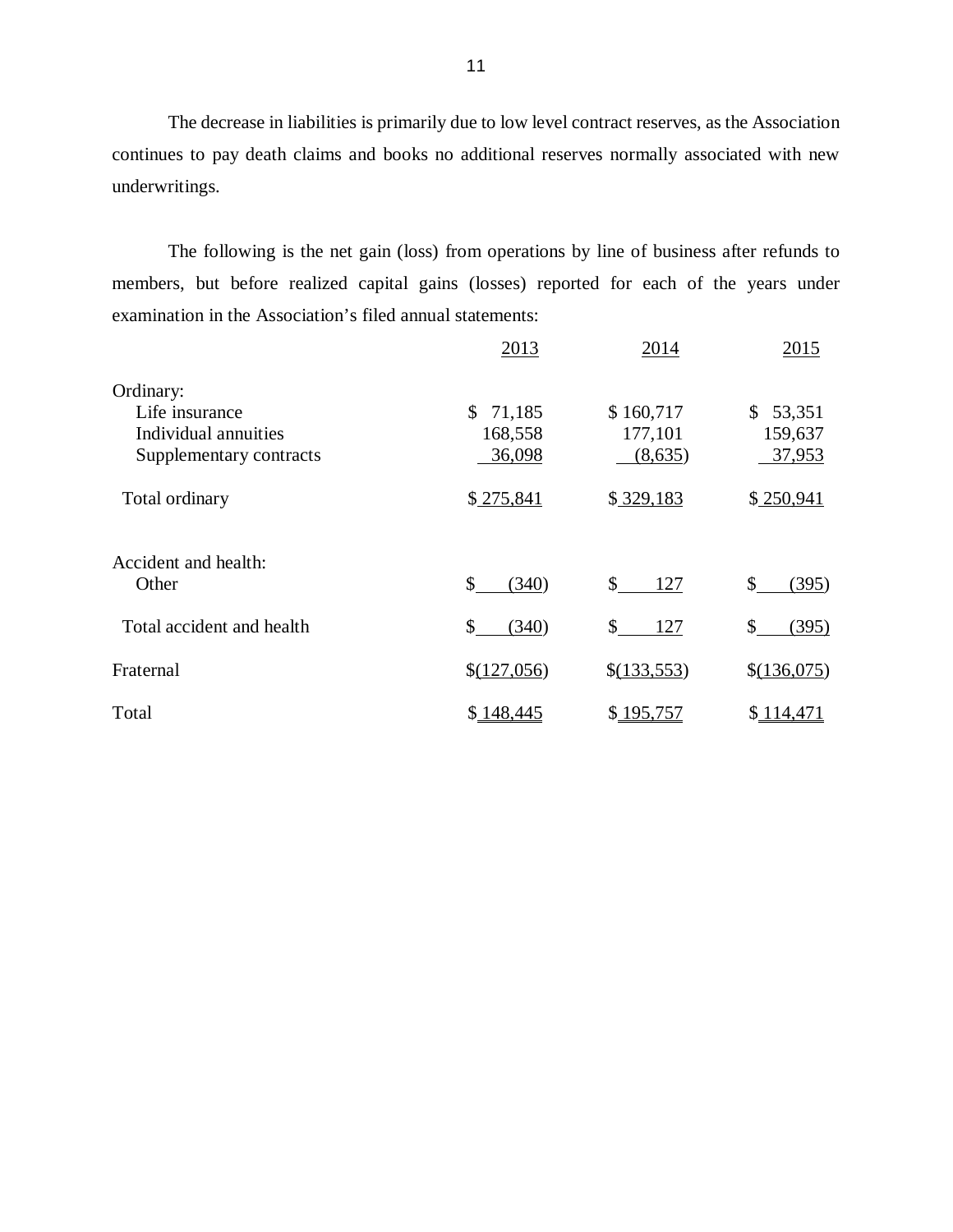### 6. FINANCIAL STATEMENTS

<span id="page-14-0"></span> The following statements show the assets, liabilities and surplus as of December 31, 2015, as contained in the Association's 2015 filed annual statement, a condensed summary of operations and a reconciliation of the capital and surplus account for each of the years under review. The examiner's review of a sample of transactions did not reveal any differences which materially affected the Association's financial condition as presented in its financial statements contained in the December 31, 2015 filed annual statement.

### A. Independent Accountants

 Association's combined statutory basis statements of financial position of the Association as of December 31<sup>st</sup> of each year in the examination period, and the related statutory-basis statements of operations, capital and surplus, and cash flows for the year then ended. The firm of Amato, Fox and Company, PC was retained by the Association to audit the

 Amato, Fox and Company, PC concluded that the statutory financial statements presented fairly, in all material respects, the financial position of the Association at the respective audit dates. Balances reported in these audited financial statements were reconciled to the corresponding years' annual statements with no discrepancies noted.

### B. Net Admitted Assets

| <b>Bonds</b>                                                    | \$28,963,156 |
|-----------------------------------------------------------------|--------------|
| Stocks:                                                         |              |
| Common stocks                                                   | 34,146       |
| Cash, cash equivalents and short term investments               | 325,283      |
| Contract loans                                                  | 837,485      |
| Investment income due and accrued                               | 426,800      |
| Premiums and considerations:                                    |              |
| Deferred premiums, agents' balances and installments booked but |              |
| deferred and not yet due                                        | 112,154      |
| Electronic data processing equipment and software               | 182          |
| Security deposit                                                | 5,000        |
| Total admitted assets                                           | \$30,704,206 |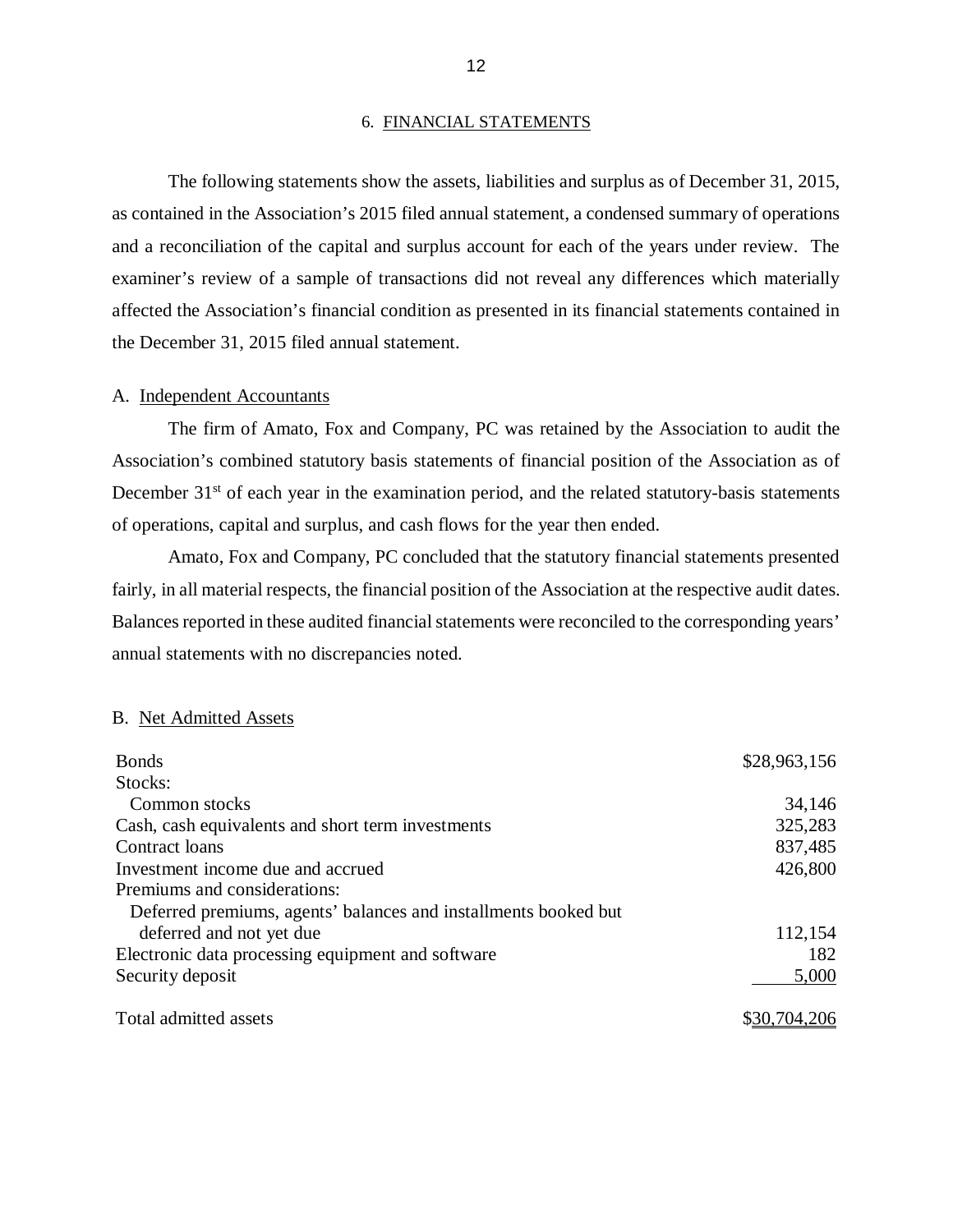C. Liabilities, Surplus and Other Funds

| Aggregate reserve for life policies and contracts                       | \$28,724,551 |
|-------------------------------------------------------------------------|--------------|
| Liability for deposit-type contracts                                    | 197,162      |
| Contract claims:                                                        |              |
| Life                                                                    | 68,464       |
| Premiums and annuity considerations for life and accident and health    |              |
| contracts received in advance                                           | 11,326       |
| Contract liabilities not included elsewhere:                            |              |
| Interest maintenance reserve                                            | 203,914      |
| Commissions to agents due or accrued                                    | 112          |
| General expenses due or accrued                                         | 39,537       |
| Taxes, licenses and fees due or accrued, excluding federal income taxes | 30,118       |
| Miscellaneous liabilities:                                              |              |
| Asset valuation reserve                                                 | 118,077      |
| Unclaimed benefits                                                      | 59,157       |
| <b>Benevolent Fund</b>                                                  | 9,754        |
|                                                                         |              |
| <b>Total liabilities</b>                                                | \$29,462,172 |
|                                                                         |              |
| Contingent reserve for orphan benefits                                  | 20,000       |
| Unassigned funds (surplus)                                              | 1,222,034    |
|                                                                         |              |
| Total surplus and other funds                                           | \$1,242,034  |
|                                                                         |              |
| Total liabilities, capital and surplus                                  | \$30,704,206 |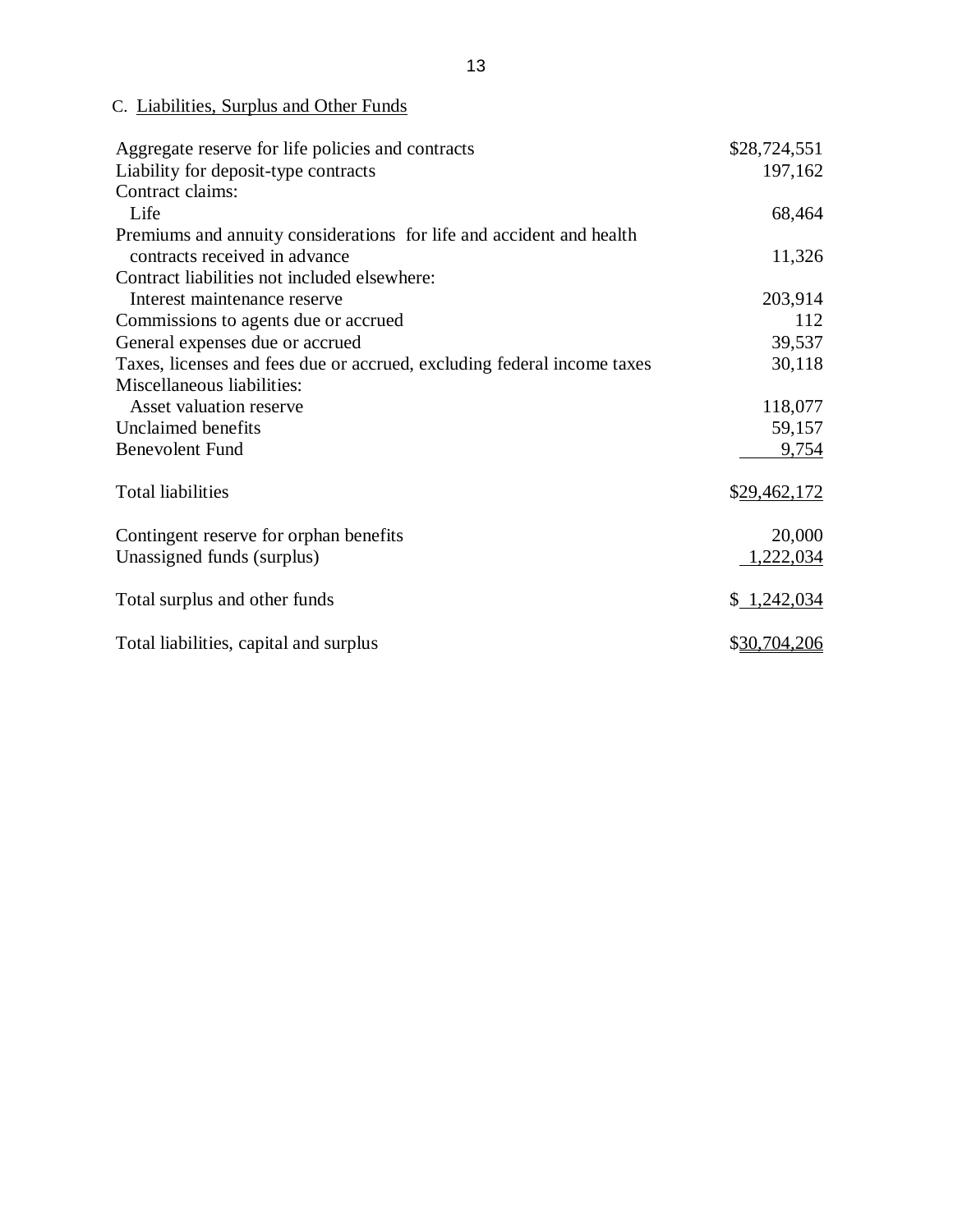### <span id="page-16-0"></span>D. Condensed Summary of Operations

|                                     | 2013           | 2014          | 2015                         |
|-------------------------------------|----------------|---------------|------------------------------|
| Premiums and considerations         | \$1,234,148    | \$1,197,595   | \$1,032,398                  |
| Investment income                   | 1,626,349      | 1,590,352     | 1,579,596                    |
| Commissions and reserve adjustments |                |               |                              |
| on reinsurance ceded                | 252            | 225           | 144                          |
| Miscellaneous income                | 278            | 726           | 571                          |
| Total income                        | \$2,861,027    | \$2,788,898   | \$2,612,709                  |
| Benefit payments                    | \$2,272,311    | \$2,507,210   | \$1,977,885                  |
| Increase in reserves                | (259,001)      | (601, 819)    | (178, 723)                   |
| Commissions                         | 10,251         | 7,770         | 7,482                        |
| General expenses and taxes          | 692,286        | 681,849       | 690,166                      |
| Increase in loading on deferred and |                |               |                              |
| uncollected premium                 | (3,265)        | (1,869)       | <u>1,428</u>                 |
| <b>Total deductions</b>             | \$2,712,582    | \$2,593,141   | \$2,498,238                  |
| Net gain (loss) from operations     | 148,445<br>\$  | 195,757<br>\$ | \$<br>114,471                |
| Net gain (loss) from operations     |                |               |                              |
| before net realized capital gains   | \$<br>148,445  | \$<br>195,757 | \$<br>114,471                |
| Net realized capital gains (losses) | (11, 042)      | 55,476        | 24,389                       |
| Net income                          | 137,403<br>\$. | \$251,233     | 138,860<br>$\mathcal{S}_{-}$ |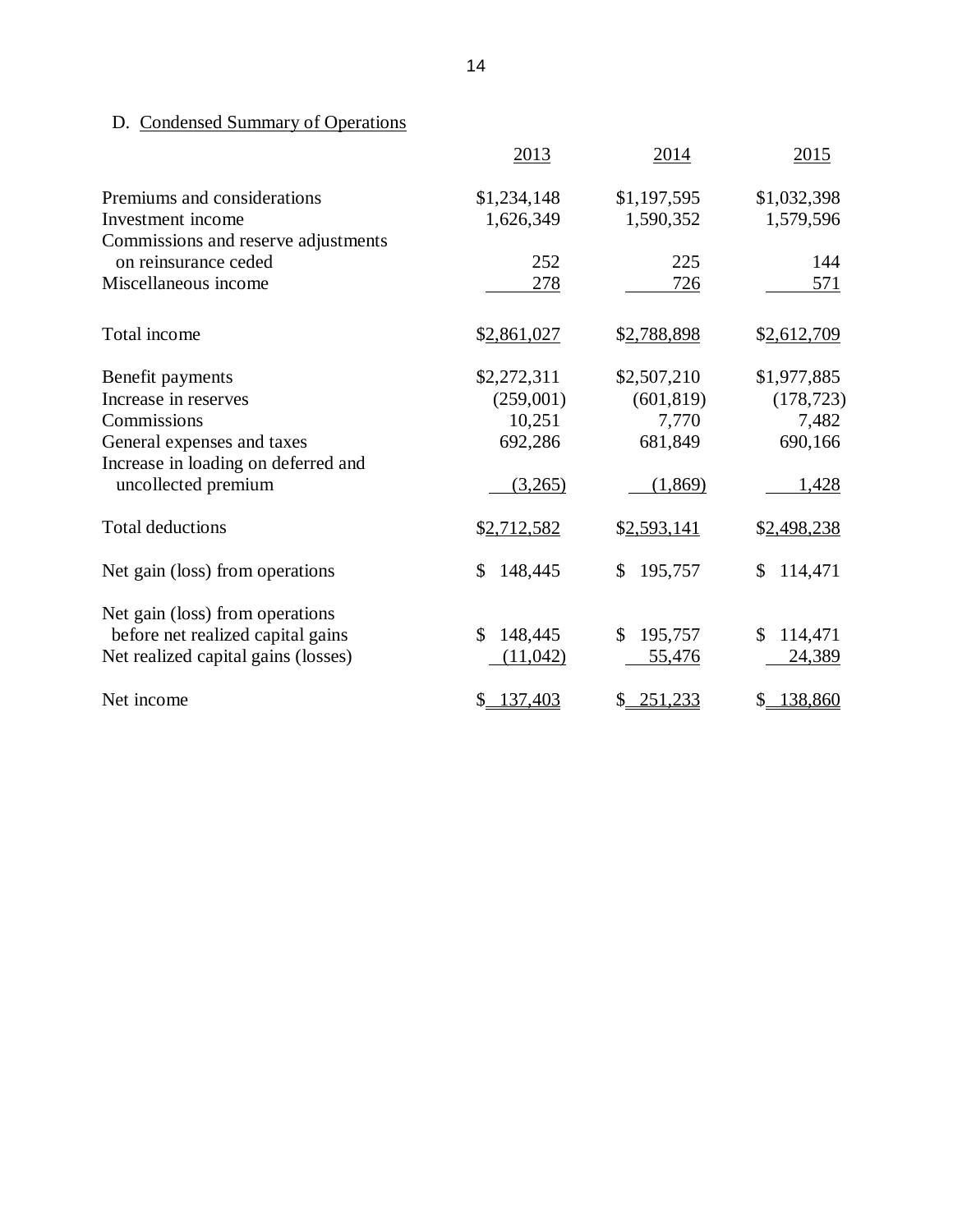### <span id="page-17-0"></span>E. Surplus Account

|                                                    | 2013      | 2014          | 2015          |
|----------------------------------------------------|-----------|---------------|---------------|
| Surplus, December 31, prior year                   | \$796,340 | 876,768<br>\$ | \$1,108,360   |
| Net income                                         | \$137,403 | \$251,233     | 138,860<br>\$ |
| Change in net unrealized capital<br>gains (losses) | 113,847   | (5,984)       | (904)         |
| Change in non-admitted assets<br>and related items | (157,046) | (1,438)       | 1,783         |
| Change in asset valuation reserve                  | (13,776)  | (12,219)      | (6,065)       |
| Net change in capital and surplus for the year     | \$80,428  | \$231,592     | 133,674<br>\$ |
| Surplus, December 31, current year                 | \$876,768 | \$1,108,360   | \$1,242,034   |

### F. Reserves

 The Department conducted a review of reserves as of December 31, 2015. During the review, concerns were raised with the potential lack of conservatism in the assumptions and methodology used for the Association's asset adequacy analysis pursuant to Department Regulation No. 126. In response, the Association committed to update its assumptions and methodology in a manner acceptable to the Department. At this juncture, the certificate of reserve valuation is being held and is not expected to be issued until the final methodology has been implemented. The prior examination report contained similar concerns.

 The examiner recommends that the Association continue to update its assumptions and methodology as agreed upon with the Department in order to be fully compliant with Regulation 126.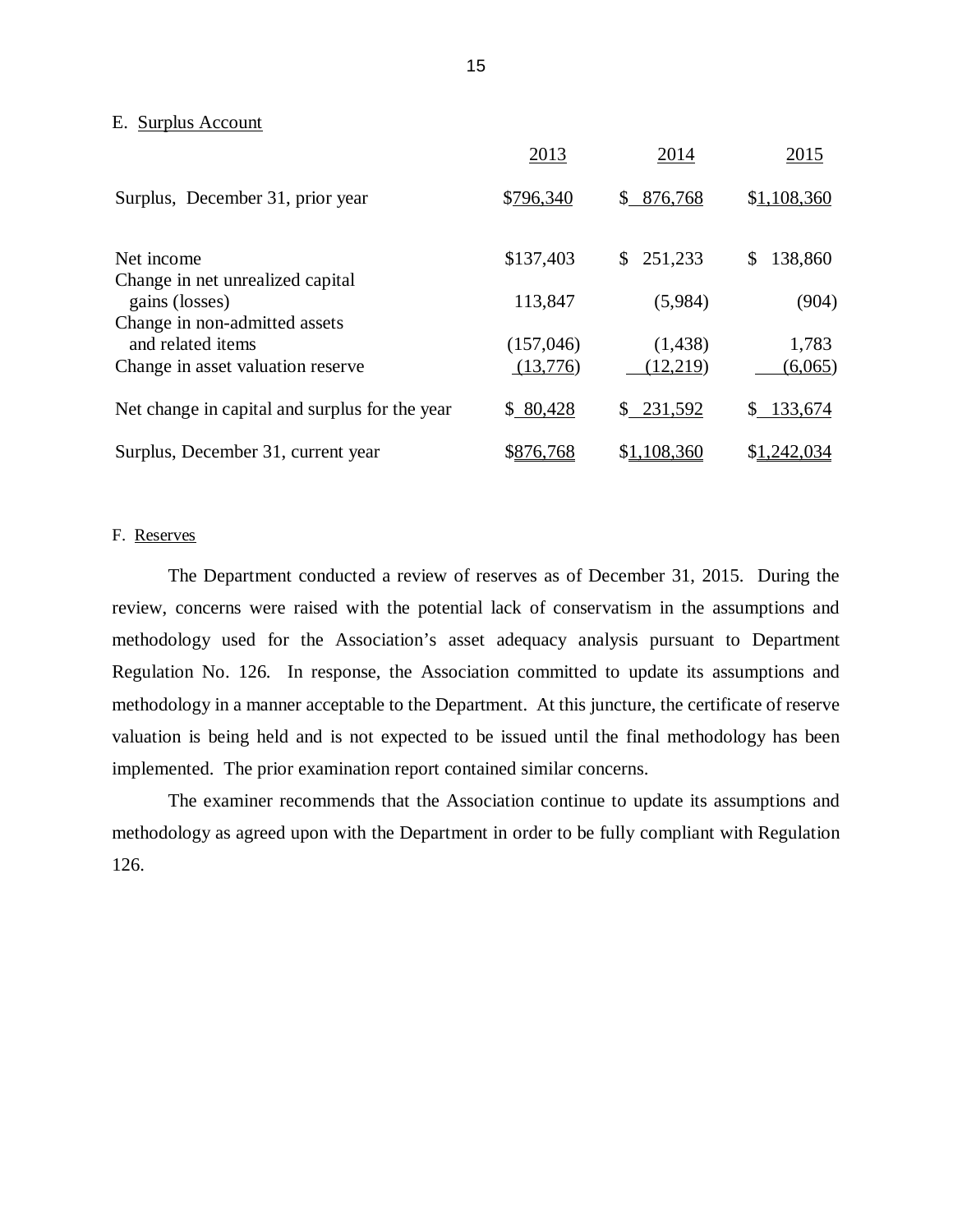### 7. MARKET CONDUCT ACTIVITIES

<span id="page-18-0"></span> affecting policyholders, claimants, and beneficiaries to determine compliance with applicable statutes and regulations and the operating rules of the Association. The examiner reviewed various elements of the Association's market conduct activities

### A. Advertising and Sales Activities

 no advertising and sales activities during this examination period. The Association voluntarily suspended writing new business in September of 2010 and had

### B. Underwriting and Policy Forms

 There was no underwriting review because the Association did not issue new business during this examination period.

### Section 3201(b)(1) of the New York Insurance Law states, in part:

 "No policy form shall be delivered or issued for delivery in this state unless it has been filed with and approved by the superintendent as conforming to the requirements of this chapter and not inconsistent with law. . . "

 The Association's records indicated that policy forms T-048-0105 10YR, T-048-0105 15YR and T-048-0105 20YR were used as specification pages 3 and 4 (schedule pages) in policy form number T-048-0599. The Association noted that these pages were developed due to a change in the premium rates when the plan was repriced in 2006, and the change did not require a filing. The Department's records indicate that form T-048-0599 was approved, but not with forms T-048- 0105 10YR, T-048-0105 15YR and T-048-0105 20YR, and there is no record of any filing for a separate policy schedule with these three forms. According to the Association, 107 policies issued with forms T‐048‐0105 10 YR, T-048-0105 15YR and T-048-0105 20YR between 2005 and 2008 were still in‐force as of December 31, 2015.

 The Association violated Section 3201(b)(1)of the New York Insurance Law when it issued certificate form T‐048‐0599 with certificate data pages T‐048‐0105 10YR, T-048-0105 15YR and T-048-0105 20YR, but failed to submit the three certificate data pages to the superintendent for approval.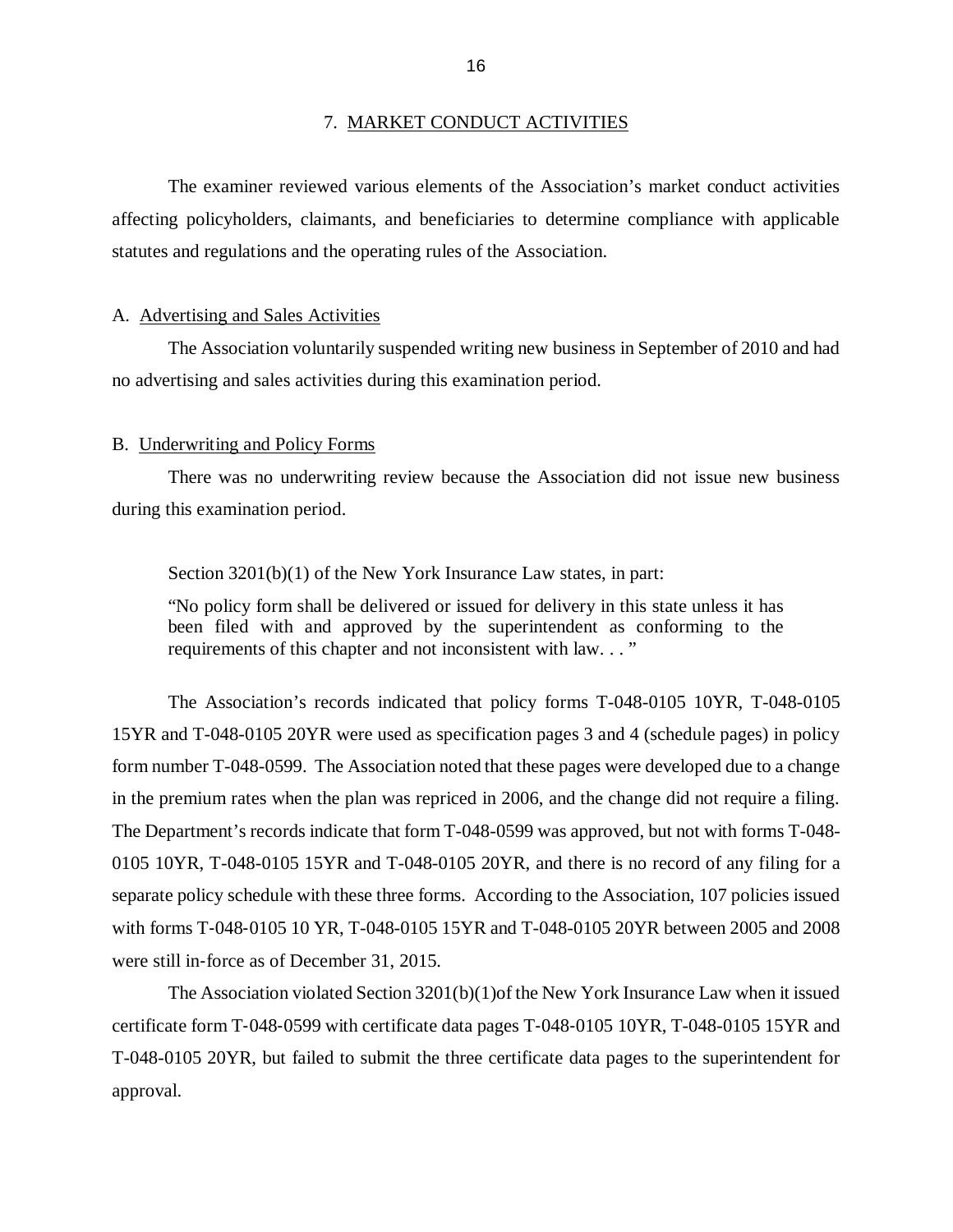The examiner recommends that the Association only use certificate T-048-0599 as approved and that it submit any future revisions to the Department for its review and approval prior to use.

### C. Treatment of Policyholders

 lapses. The examiner also reviewed the various controls involved, checked the accuracy of the computations and traced the accounting data to the books of account. The examiner reviewed a sample of various types of claims, surrenders, changes and

Section 3211 of the New York Insurance Law states, in part:

" $(a)(1)$  No policy of life insurance  $\dots$  issued for delivery in this state, and no life insurance certificate delivered or issued for delivery in this state by a fraternal benefit society, shall terminate or lapse by reason of default in payment of any premium . . .in less than one year after such default, unless, for scheduled premium policies, a notice shall have been duly mailed . . . when the insurer determines that the net cash surrender value under the policy is insufficient to pay the total charges that are necessary to keep the policy in force. . .

(b) The notice required by paragraph one of subsection (a) hereof shall . . .

 (2) state the amount of such payment, the date when due, the place where and the person to whom it is payable; and shall also state that unless such payment is made on or before the date when due or within the specified grace period thereafter, the policy shall terminate or lapse except as to the right to any cash surrender value or nonforfeiture benefit. . . ."

 The examiner's review of the premium due notice utilized during the exam period revealed that the notice did not contain a statement indicating that unless such payment is made on or before the date when due or within the specified grace period thereafter, the policy shall terminate or lapse except as to the right to any cash surrender value or nonforfeiture benefit*.* This statement should be on all premium due notices, on all policy types, including policy types that do not build cash surrender values or nonforfeiture benefits, in which case the notice would show the cash value as zero (\$0.00).

 The Association violated Section 3211(b)(2) of the New York Insurance Law by utilizing a premium notice that failed to state that unless such payment is made on or before the date when due or within the specified grace period thereafter, the policy shall terminate or lapse except as to the right to any cash surrender value or nonforfeiture benefit.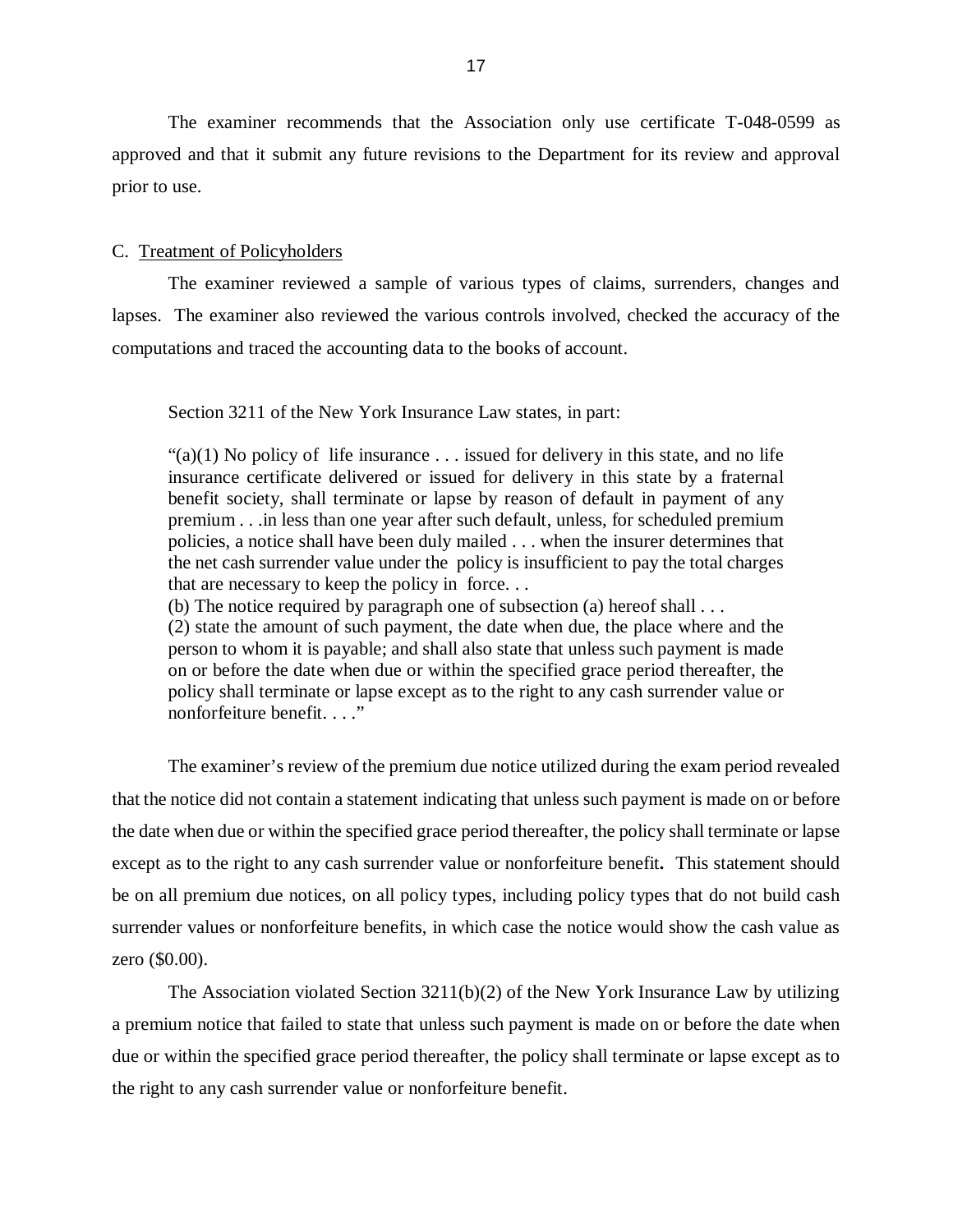The examiner recommends that future premium due notices should be amended to comply with the requirements of Section 3211(b)(2) of the New York Insurance Law.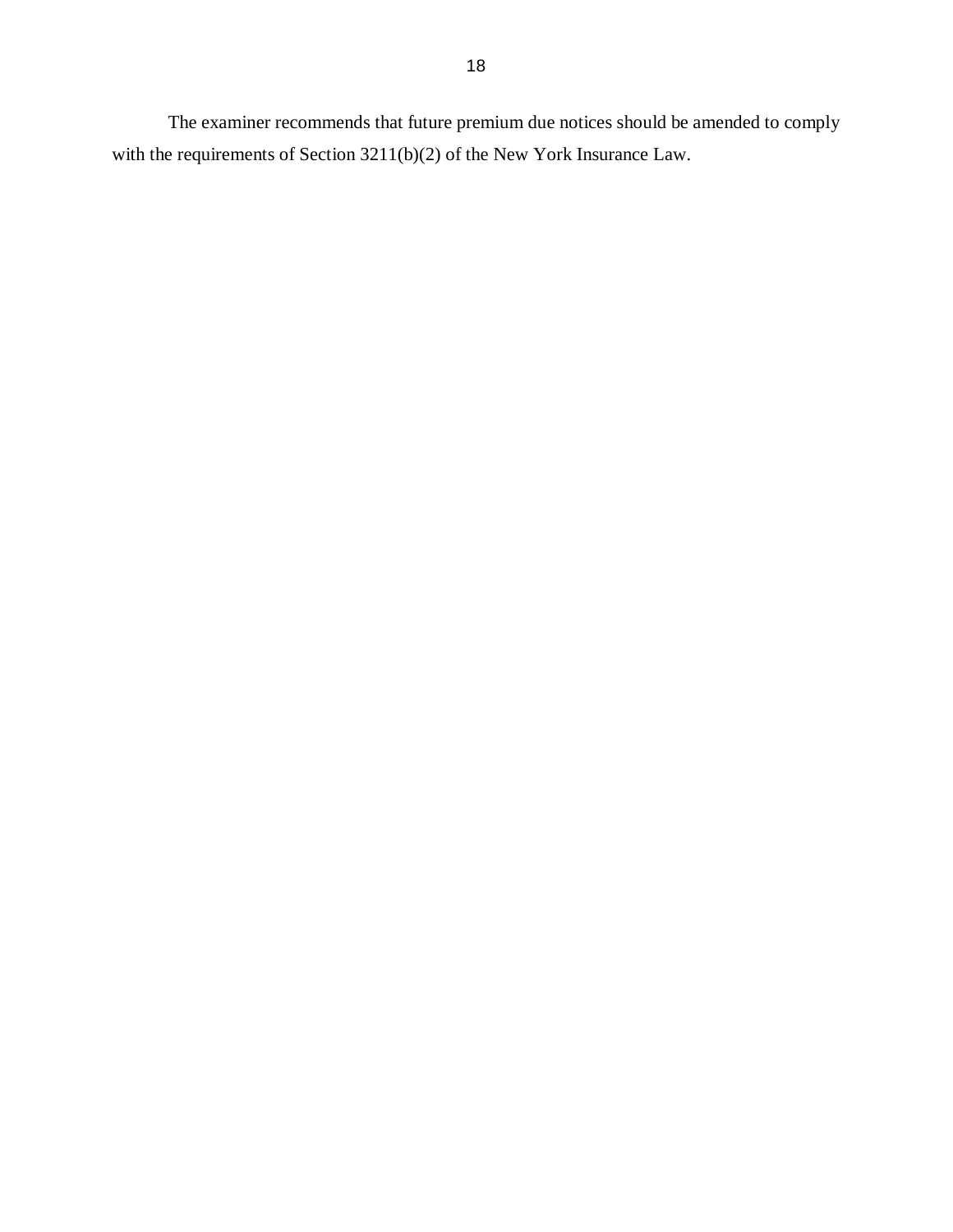### 8. PRIOR REPORT SUMMARY AND CONCLUSIONS

 Following are the violations, recommendations and comments contained in the prior report on examination and the subsequent actions taken by the Association in response to each citation:

### Item Description

 $\mathbf{A}$  universal life products. These actions were implemented as of September 1, 2010. Subsequently, in June 2012, the Association informed the Department that it has suspended sales of all insurance and annuity products and that the only certificates being issued, are those required to meet the obligations of certificates already in force, such as term conversion and guaranteed insurability rider options. The Association indicated that it will consult with the Department before re- establishing sales activities. The Association voluntarily stopped the sale of its annuity and single premium

> The Association did not write any new business during examination period and has indicated that the Department will be consulted before sales activities are reestablished.

 $\overline{B}$  by failing to amortize EDP equipment over the lesser of its useful life or three The Association violated Section  $1301(a)(13)(A)$  of the New York Insurance Law years.

The Association corrected the EDP equipment depreciation method in 2014.

 $\mathcal{C}$  amount of admitted asset for EDP equipment which was beyond the lesser of its useful life or three years. In the future, the Association is required to follow the depreciation methods cited in Section 1301(a)(13)(A) of the New York Insurance Law for any purchase of EDP equipment. The examiner recommended that the Association immediately write-off the

> was corrected in 2014. The EDP equipment depreciation was adjusted as of March 31, 2014 to reflect the method in Section 1301(a)(13)(A). The adjustment at that time amounted to \$12,476. The above error was discovered during the examination conducted in 2013 and

D including a doubtful receivable in the amount of \$157,030 as an admitted asset. The Association violated Section 1302(b) of the New York Insurance Law by The receivable noted was from the subsidiary, Kingdom Quest Financial, Inc.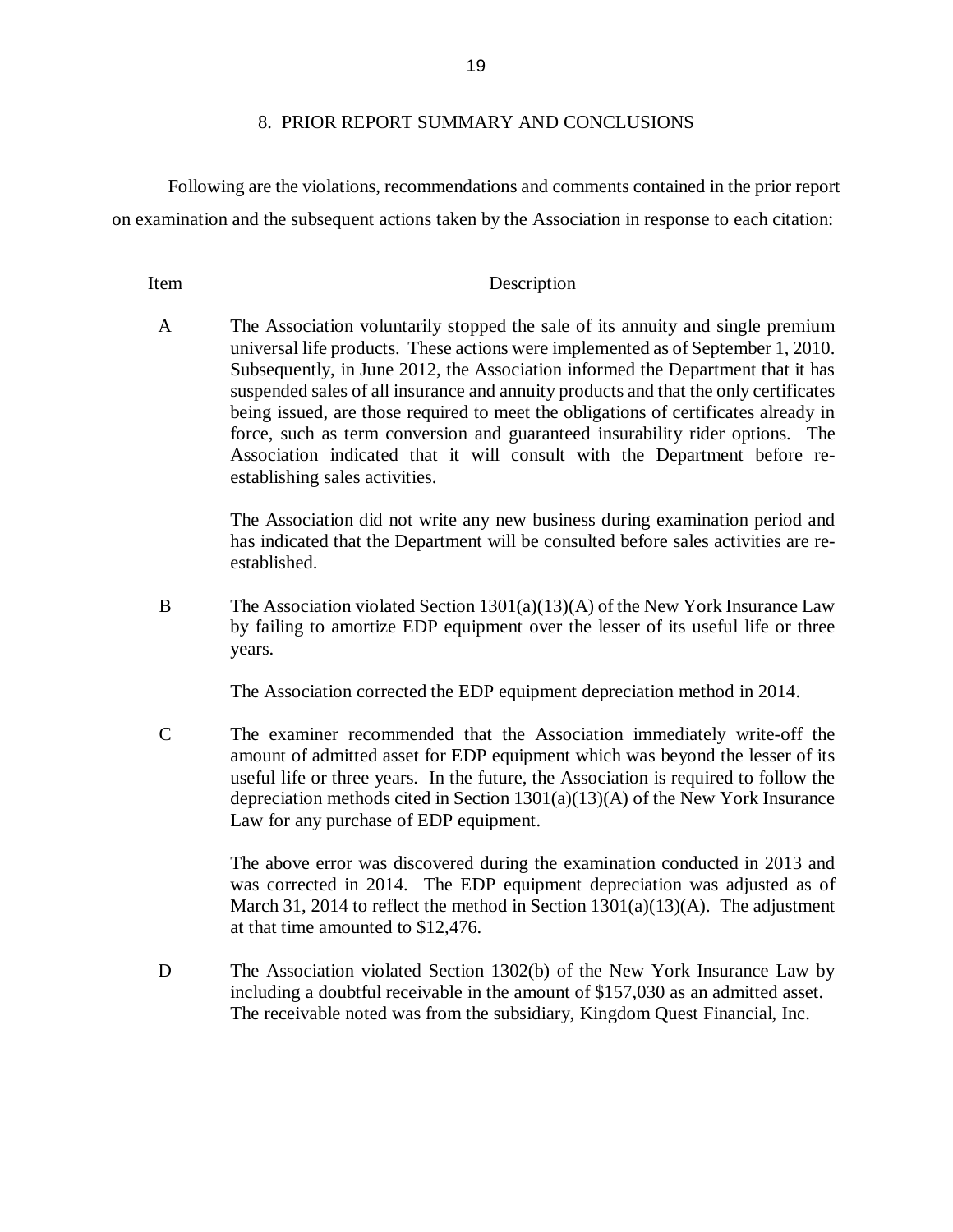### Item Description

 $E_{\rm{L}}$  due from its affiliate KQF and refrain from accruing receivables from any affiliate when the affiliate cannot generate income to cover its expenses. The examiner recommended that the Association write-off the entire receivable

20

 admitted asset as of December 31, 2013, and is still reported as such in the filed Annual Statements. The amount receivable from the subsidiary of \$156,954 was categorized as a non-

 $F_{\perp}$  this reserve review, the Department found that greater conservatism was needed in the assumptions and methodology used for asset adequacy analysis. The greater conservatism was needed to be consistent with the Department's industry guidance relating to Insurance Regulation No. 126, 11 NYCRR. In light of these ongoing adequacy concerns, certificates of reserve valuation for December 31, 2012 and prior years were to be held in abeyance until the Department was able to find that sufficient conservatism had been incorporated into asset adequacy analysis. The Department will continue to monitor the Association's reserves and work with the Association to help ensure that its reserves will be sufficient to meet anticipated policyholder obligations and related expenses. The Department conducted a review of reserves as of December 31, 2012. During

> Department's position on the asset adequacy analysis and the certificates of reserve valuation and would continue to monitor the reserves as well. Corrective action would be determined after the actuarial review and certification process. The Association stated that it and the appointed actuary had understood the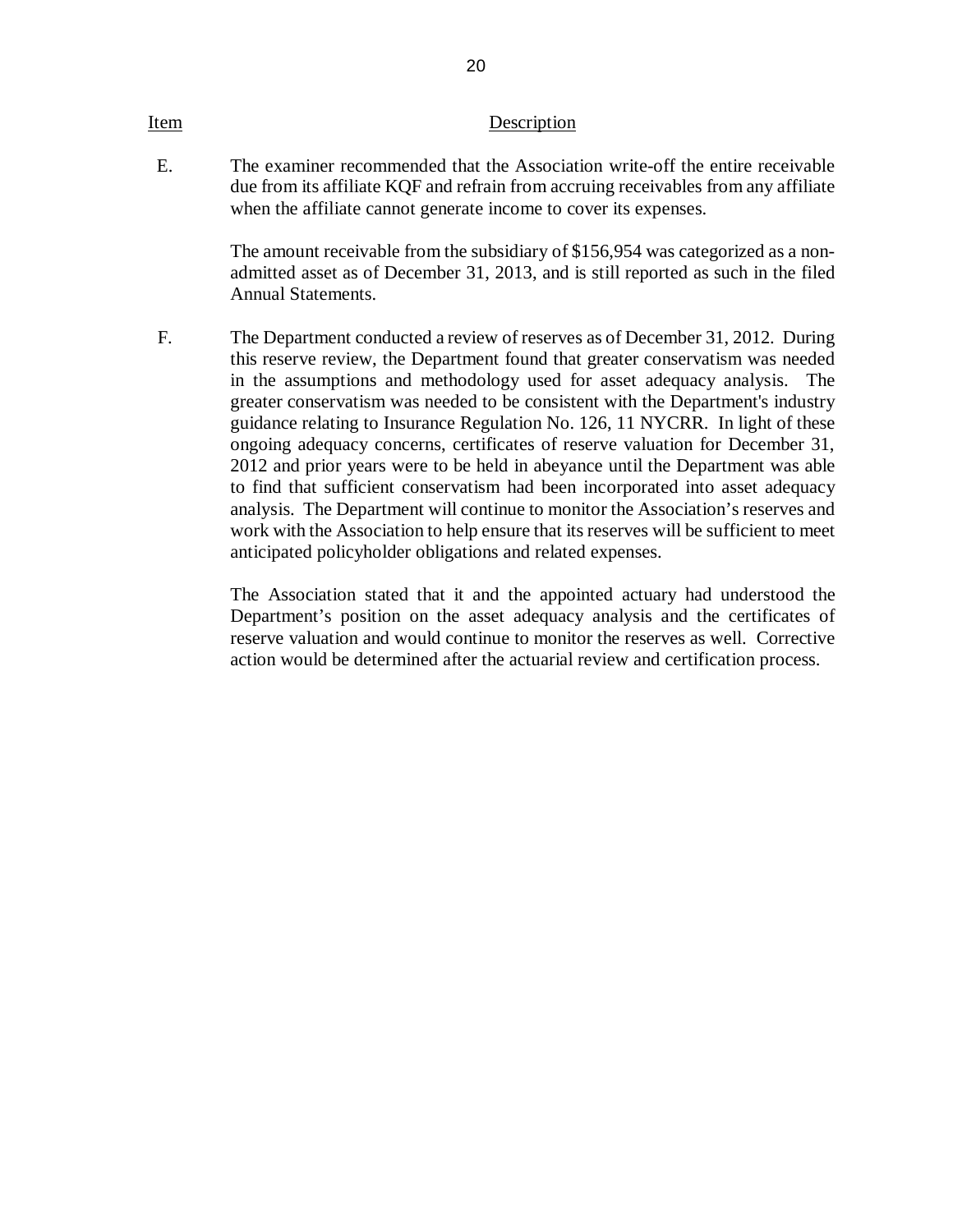### 9. SUMMARY AND CONCLUSIONS

Following are the violations and recommendations contained in this report:

| <b>Item</b> | Description                                                                                                                                                                                                                                                                                                                                                                     | Page $No(s)$ . |
|-------------|---------------------------------------------------------------------------------------------------------------------------------------------------------------------------------------------------------------------------------------------------------------------------------------------------------------------------------------------------------------------------------|----------------|
| A           | The examiner recommends that the Association continue to update<br>its assumptions and methodology as agreed upon with the<br>Department in order to be fully compliant with Regulation 126.                                                                                                                                                                                    | 15             |
| B           | The Association violated Section $3201(b)(1)$ of the New York<br>Insurance Law when it issued certificate form T-048-0599 with<br>certificate data pages T-048-0105 10YR, T-048-0105 15YR and T-<br>048-0105 20YR, but failed to submit the three certificate data<br>pages to the superintendent for approval.                                                                 | 16             |
| C           | The examiner recommends that the Association only use certificate<br>T-048-0599 as approved and that it submit any future revisions to<br>the Department for its review and approval prior to use.                                                                                                                                                                              | 17             |
| D           | The Association violated Section $3211(b)(2)$ of the New York<br>Insurance Law by utilizing a Premium Notice that failed to state<br>that unless such payment is made on or before the date when due<br>or within the specified grace period thereafter, the policy shall<br>terminate or lapse except as to the right to any cash surrender value<br>or nonforfeiture benefit. | 17             |
| E           | The examiner recommends that future premium due notices should<br>be amended to comply with the requirements of Section $3211(b)(2)$<br>of the New York Insurance Law.                                                                                                                                                                                                          | 18             |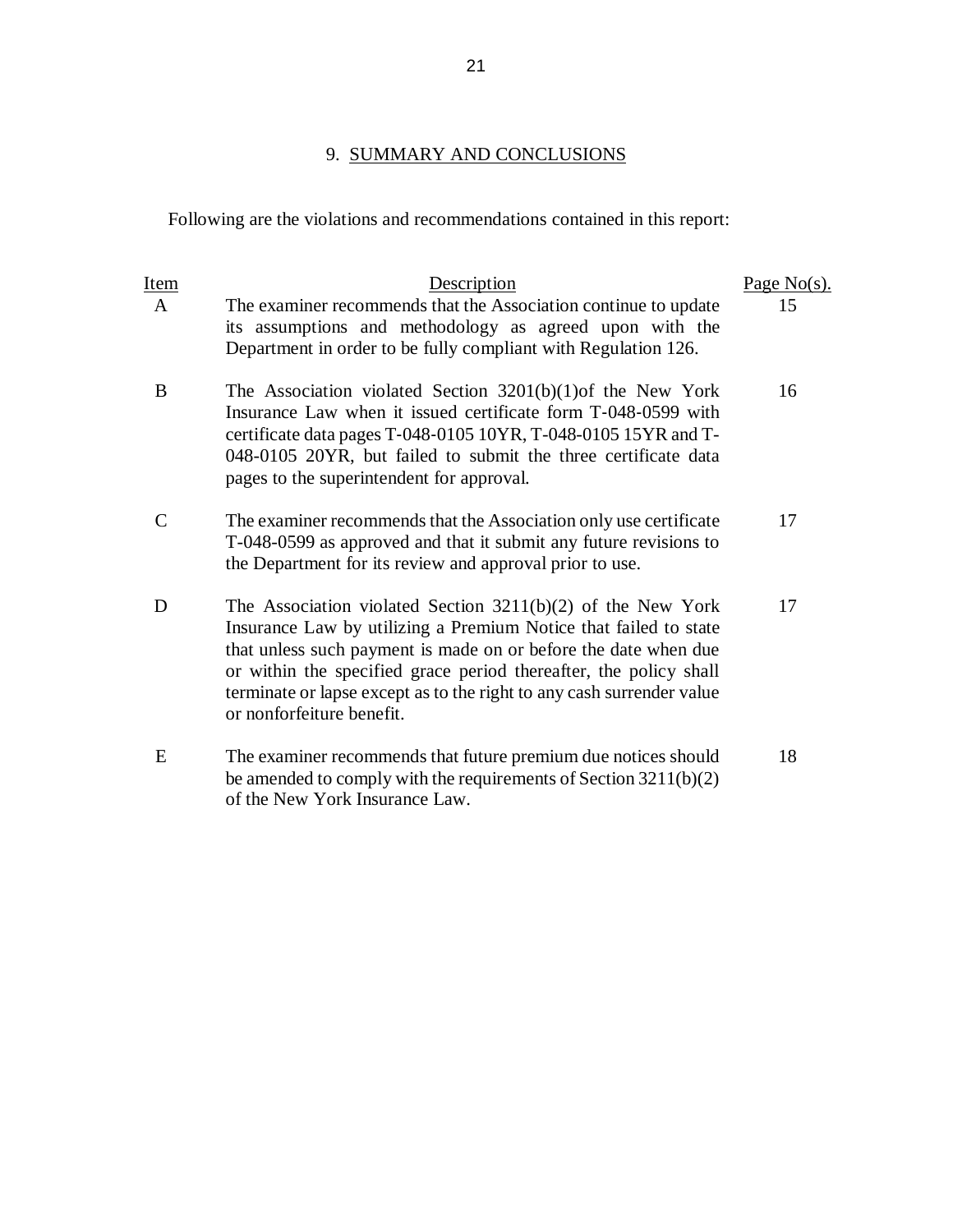Respectfully submitted,

 $/$ s/

Flora Egbuchulam Associate Examiner

## STATE OF NEW YORK ) COUNTY OF NEW YORK ) )SS:

Flora Egbuchulam, being duly sworn, deposes and says that the foregoing report, subscribed by her, is true to the best of her knowledge and belief.

/s/

Flora Egbuchulam

Subscribed and sworn to before me

this day of